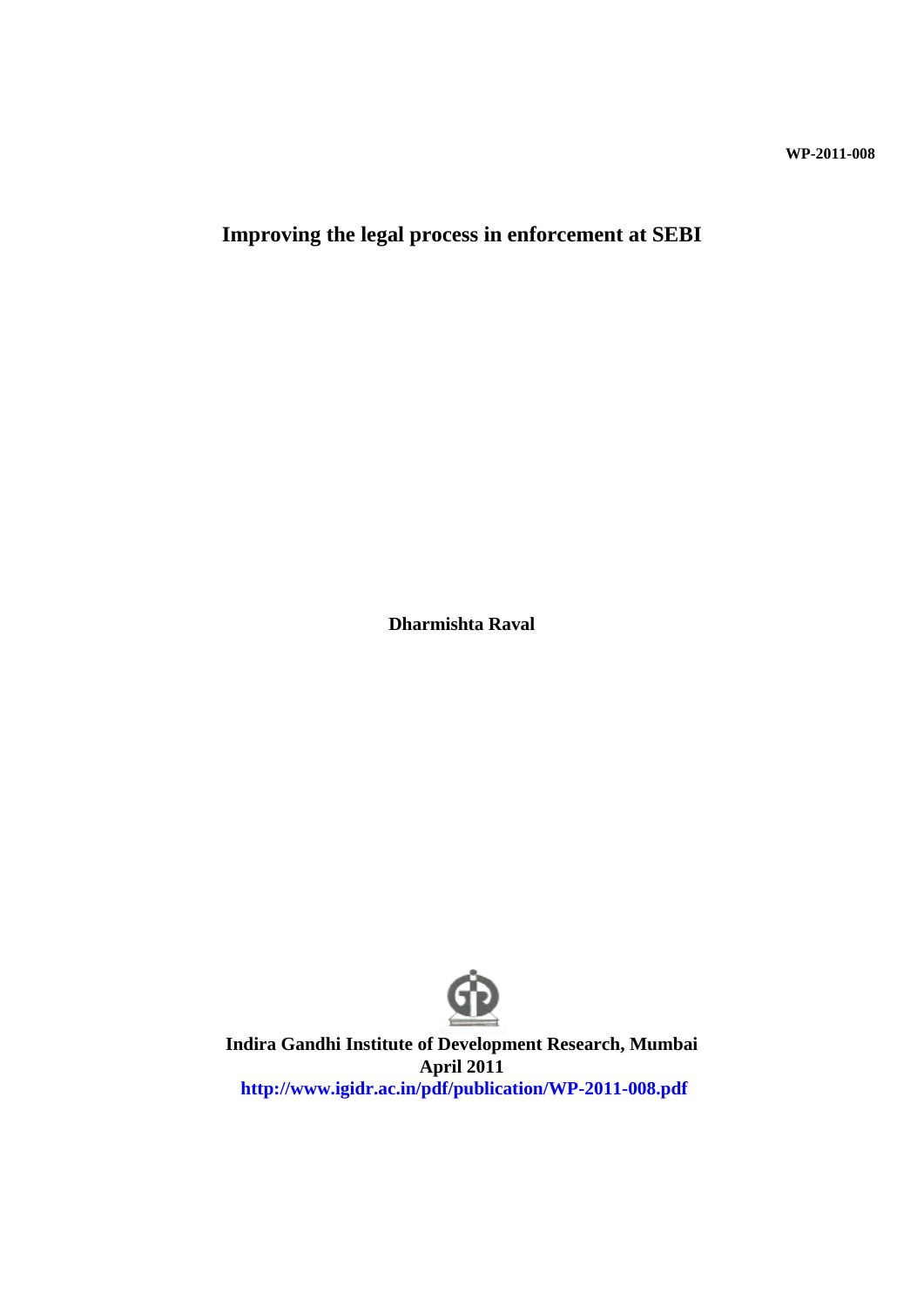### **Improving the legal process in enforcement at SEBI**

**Dharmishta Raval**

**Indira Gandhi Institute of Development Research (IGIDR) General Arun Kumar Vaidya Marg Goregaon (E), Mumbai- 400065, INDIA Email (corresponding author):** ravalandraval@gmail.com

#### **Abstract**

*The first statutory regulatory body that the government of India set up post the reforms of 1991 was the Securities and Exchanges Board of India (SEBI). As a regulator for the securities markets, SEBI was given the powers to create subordinate legislation and to investigate wrong-doing and impose relevant penalties. In this paper, we examine and describe the legal processes at SEBI with a focus on the enforcement process, particularly on the quasi-judicial functions. We make an attempt to lay out the principles that ought to drive such functions in a regulatory body, against which we compare the current workings at SEBI. We propose a series of improvements through which the rule of law could be further strengthened.*

#### **Keywords:**

enforcement process, securities market regulation

#### **JEL Code:**

G28, K22, K23, K41, K42

#### **Acknowledgements:**

This paper was produced as part of the \"Financial Sector Regulatory Reforms\" project at IGIDR.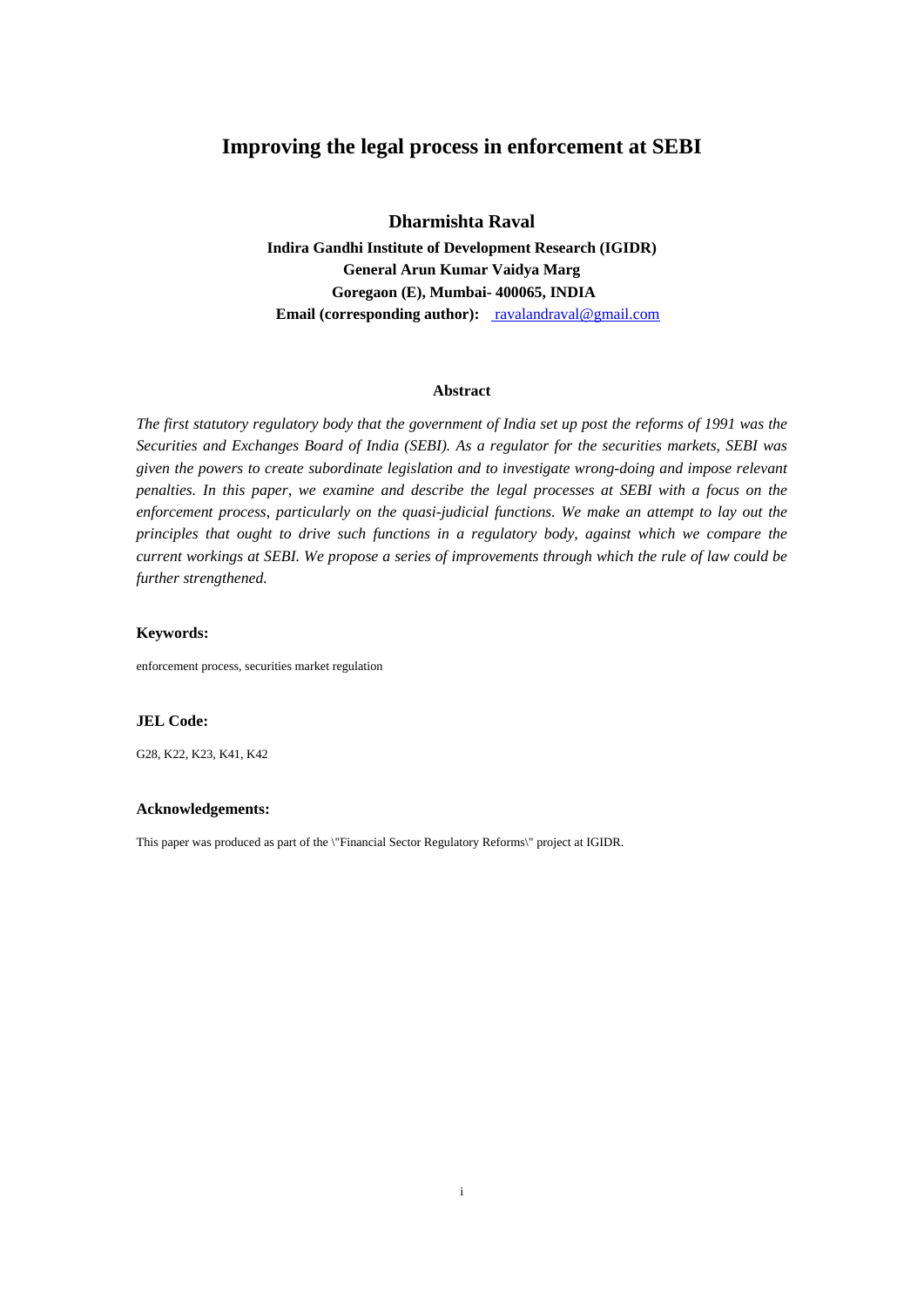# Improving the legal process in enforcement at SEBI

Dharmishta Raval<sup>∗</sup>

### 19 March 2011

#### Abstract

The first statutory regulatory body that the government of India set up post the reforms of 1991 was the Securities and Exchanges Board of India (SEBI). As a regulator for the securities markets, SEBI was given the powers to create subordinate legislation and to investigate wrong-doing and impose relevant penalties. In this paper, we examine and describe the legal processes at SEBI with a focus on the enforcement process, particularly on the quasi-judicial functions. We make an attempt to lay out the principles that ought to drive such functions in a regulatory body, against which we compare the current workings at SEBI. We propose a series of improvements through which the rule of law could be further strengthened.

<sup>∗</sup> I would like to thank M. S. Sahoo of SEBI, Ajay Shah of NIPFP and Susan Thomas at the IGIDR Finance Research Group for initial discussions defining the scope and structure of the paper. Sumedha Sarkar provided excellent research support in creating Table [1](#page-21-0) analysing SAT hearing outcomes. The paper has also benefitted greatly from the comments and criticisms of two anonymous referees.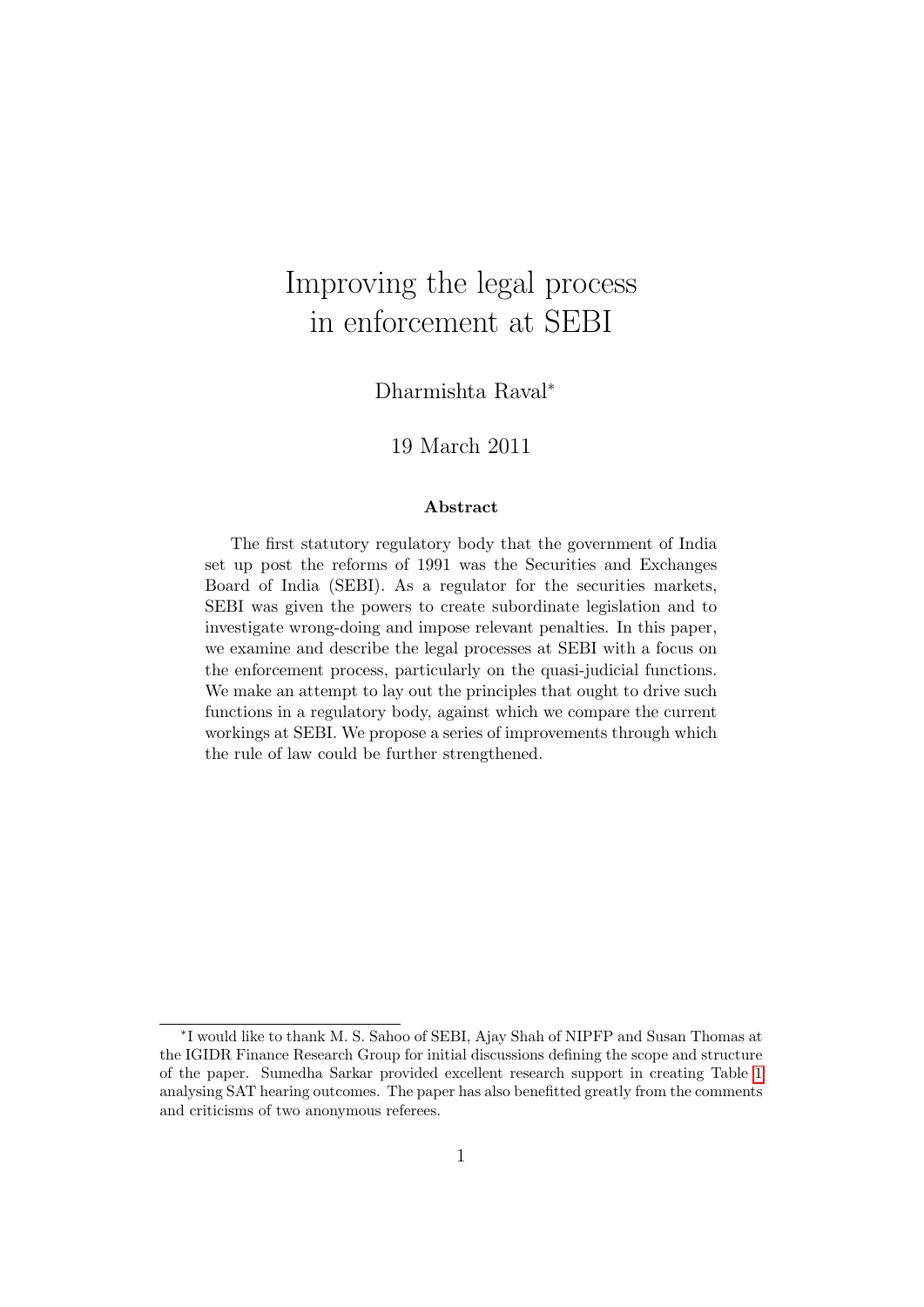# **Contents**

| $\mathbf{1}$     |                                 | Introduction                                                                | 3              |  |  |  |  |  |
|------------------|---------------------------------|-----------------------------------------------------------------------------|----------------|--|--|--|--|--|
| $\bf{2}$         | The regulator in the new India  |                                                                             |                |  |  |  |  |  |
| 3                | Legal process at SEBI           |                                                                             |                |  |  |  |  |  |
|                  | 3.1                             |                                                                             | $\overline{7}$ |  |  |  |  |  |
|                  | 3.2                             | Legislation delegated by the SEBI Act, $1992$                               | $\overline{7}$ |  |  |  |  |  |
|                  |                                 | 3.2.1                                                                       | 10             |  |  |  |  |  |
|                  |                                 | Delegated legislation by SEBI<br>3.2.2                                      | 10             |  |  |  |  |  |
|                  |                                 | Parliamentary control over SEBI regulations $\hfill\ldots\ldots$ .<br>3.2.3 | 12             |  |  |  |  |  |
|                  | 3.3                             |                                                                             | 12             |  |  |  |  |  |
|                  | 3.4                             |                                                                             | 14             |  |  |  |  |  |
|                  |                                 | Inspections and Investigations<br>3.4.1                                     | 14             |  |  |  |  |  |
|                  |                                 | 3.4.2                                                                       | 16             |  |  |  |  |  |
| $\boldsymbol{4}$ | Principles                      |                                                                             |                |  |  |  |  |  |
|                  | 4.1                             | Transparency and fairness in regulatory functioning                         | 21             |  |  |  |  |  |
|                  | 4.2                             | Enforcement mechanism                                                       | 22             |  |  |  |  |  |
|                  | 4.3                             | Administrative adjudication: Quasi Judicial proceedings                     | 23             |  |  |  |  |  |
|                  | 4.4                             | Judicial control of administrative action                                   | 25             |  |  |  |  |  |
|                  | 4.5                             | Examples from the international experience                                  | 25             |  |  |  |  |  |
| $5\overline{)}$  | Some proposals for change<br>27 |                                                                             |                |  |  |  |  |  |
|                  | 5.1                             |                                                                             | 27             |  |  |  |  |  |
|                  | 5.2                             | Regulation making process by SEBI                                           | 29             |  |  |  |  |  |
|                  | 5.3                             |                                                                             | 30             |  |  |  |  |  |
|                  | 5.4                             |                                                                             | 31             |  |  |  |  |  |
|                  | 5.5                             | Recommendations for the enforcement process $\dots \dots$                   | 31             |  |  |  |  |  |
| 6                |                                 | Conclusion                                                                  | 37             |  |  |  |  |  |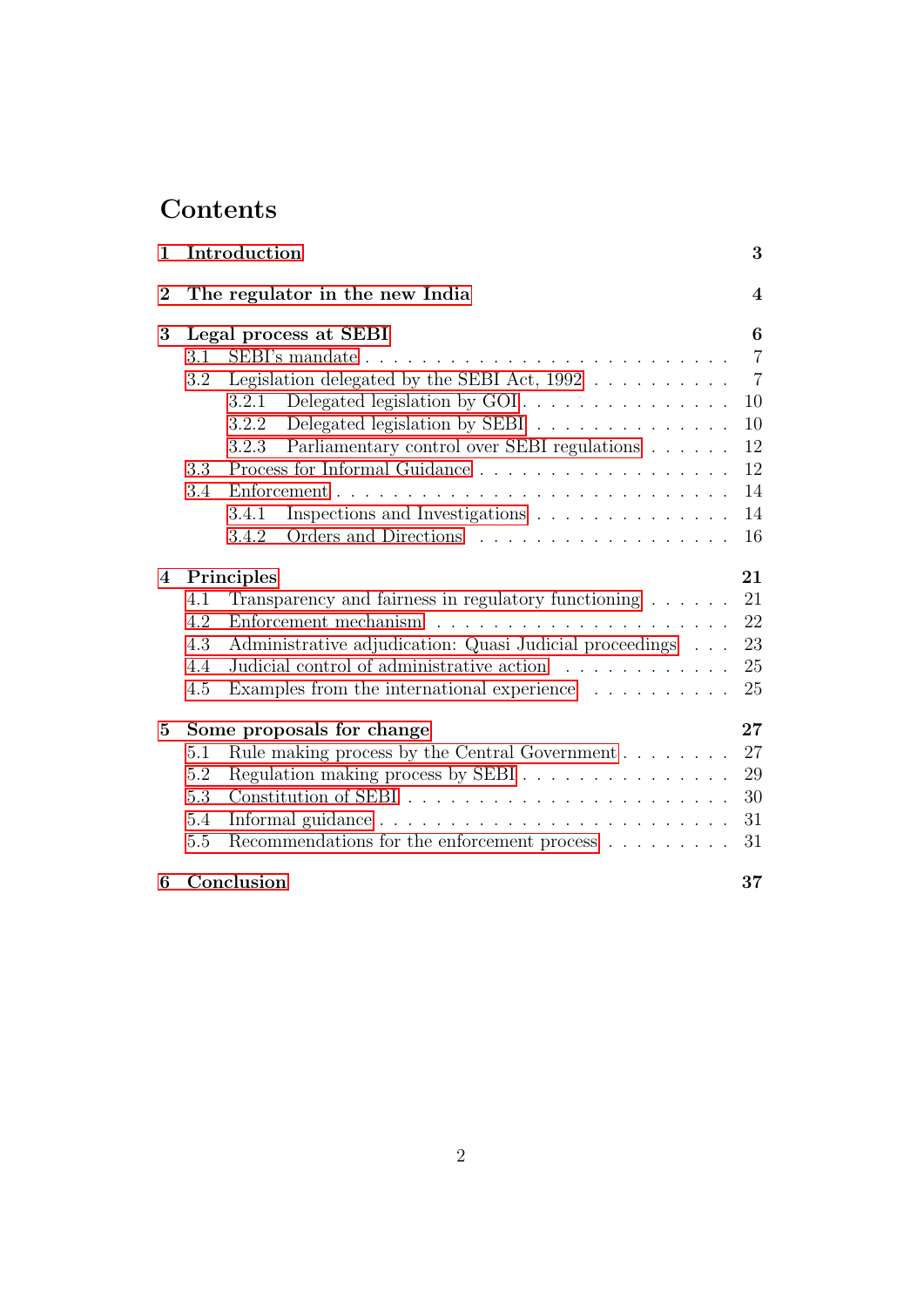## <span id="page-4-0"></span>1 Introduction

In the post-reform period of the last two decades, one of the more important innovations facilitating a more rapid pace of economic development has been the creation of regulators. These are statutory entities that were placed outside of the machinery of the government, but given powers to regulate and supervise a sector. One reason for the government to create such entities was to have expert bodies to regulate sectors where they faced an increasing complexity of economic activities. Here, the regulator would have domain knowledge to deal with such complex issues. A more powerful reason was the arms-length relationship that freed the regulatory entities from the political compulsions of the government. This was especially important in the development of those sectors where there was a dominance of public ownership among the firms in the sector.

In India, there have been several regulators that have been set up, the more prominent of which have been SEBI (securities markets), TRAI (telecom) and CERC (energy). Of these, SEBI was among the first, and has been seen to be one of the more effective in terms of delivering on a mandate that includes (a) protection of the investor, (b) prudential regulation of securities markets intermediaries and (c) development of the markets.

In order to implement the mandate, the legal foundations to create regulators must have broad enabling legislation. The legislation gives the regulator powers to issue regulations for the sector, and to supervise based on the regulation. But most importantly, the regulator must be empowered to conduct investigation of misdemeanours, adjudicate and have the authority to impose fines and other penalties if wrong-doing is established. Lastly, the credibility of the regulatory process of the regulator is enforced when there are in place appeals processes by courts that have specialised domain knowledge to review regulatory action (which, in the case of the SEBI and securities markets, is the Securities Appellate Tribunals or SAT).

This paper examines various aspects of the legal process at SEBI, starting with the separation of powers between Government and SEBI. To date, there has been little intervention by Parliament in the regulations implemented by SEBI. While legislation places much of the details of how regulation is operationalised within SEBIs powers, the government retains the powers to decide the organisational structure, with the powers to appoint the top management at SEBI. Aside of this, SEBI has the freedom to decide how regulation is to be operationalised, which uses the three mechanisms of regulations, circulars and guidelines.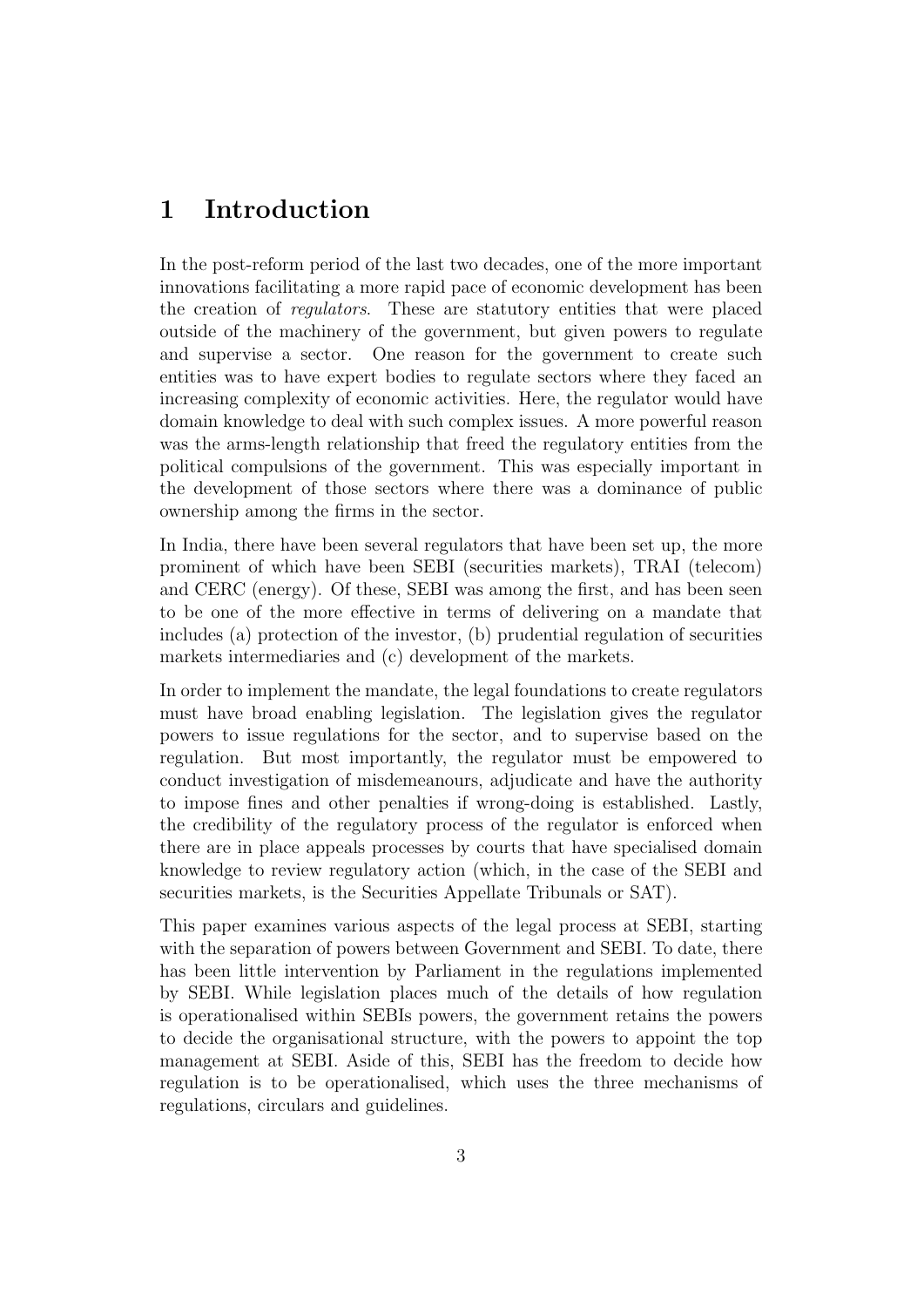What is pointed out in this paper about the regulatory process at SEBI in comparison to processes of some of the other regulators is the extent to which the process is transparent. This is a key feature that is critical to improve the effectiveness of SEBI both in its mandate to protect the rights of the investor as well as to allow for an enabling framework for markets to develop.

The need for transparency is particularly emphasised in the process of enforcement which has proved to be critical in the effectiveness of a regulator. The enforcement process at SEBI includes inspections of intermediaries on a regular basis, investigations on receipt of some information of violation or possible violation, and disciplinary action, which can include a variety of penalties including monetary fines. Here, it is observed that while the processes at SEBI are some of the most transparent and clear in the market, there are still areas where it can be improved. These include eliminating instances of simultaneous orders, improving consistency of regulatory amendments through circulars, systems for review of the investigative processes, ensuring uniformity of processes followed by adjudicating officers, among others.

This paper is organised as follows. Section [3](#page-7-0) outlines the process through which SEBI issues regulations, circulars and guidances. We also focus on the enforcement aspect of the regulatory mandate in detail (Section [3.4\)](#page-15-0) with a view to understand how efficient and fair the enforcement process is. We examine the principles that the process of regulation stands upon in Section [4,](#page-22-0) comparing the processes at SEBI both with those at other regulatory agencies in India as well international regulatory bodies. Lastly, we combine our understanding of current SEBI systems and those that are desirable according to the principles of regulation to offer some proposals for improving the enforcement process in Section [5.](#page-28-0) We conclude in Section [6.](#page-38-0)

### <span id="page-5-0"></span>2 The regulator in the new India

The economic reforms of the early nineties shifted emphasis away from central planning to a more market-oriented economic process. The role of the government shifted away from running businesses towards regulation and supervision. In the process, new regulatory entities were created. These are entities that are outside of the government, though under the supervision of the government. Thus, they are intended to be more independent of the political compulsions of the political party in power, that typically shape the behaviour of the Government of India (GOI) itself.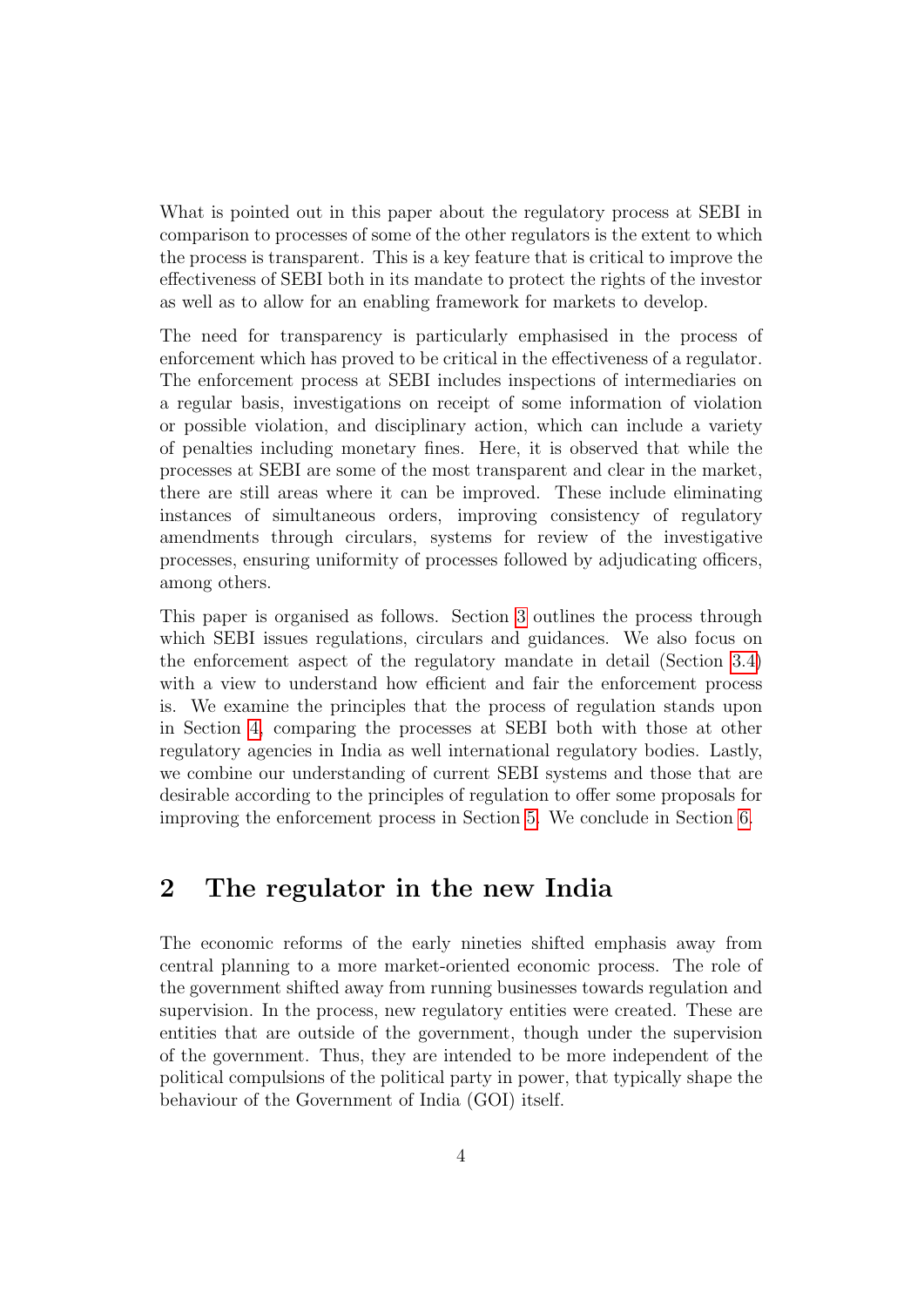Regulators are intended to be free of the conflicts of interest that come from state-ownership the public sector companies (called public sector units or PSUs). This is particularly important in making private investors feel comfortable about having a level playing field when competing against PSUs. Regulators are intended to develop specialised skills in the field, by breaking away from human resource policies of the government which emphasise generalists.

The legal foundations for regulators involves broad enabling legislation. The legislation also gives powers to the regulator to issue subordinate legislation which are required to be tabled in Parliament after they have been issued. This makes it possible for detailed domain knowledge to be embedded in subordinate legislation, which could evolve rapidly. The regulator would then operationalise these regulations in its supervisory function.

Regulators feature a unique combination of functions of writing law and administering it. Besides conducting investigations, regulators are also responsible for adjudicating and imposing fines and other penalties for misdemeanours.

The establishment of a regulator with such capabilities involves three steps:

- 1. Definition of mandate of the regulator: Parliament legislates the establishment of a regulator and definition of its mandate.
- 2. Creation of subordinate legislation:  $Rules$  are issued/notified by Parliament, which in the case of SEBI, define the organisational structure for the regulator, the powers of the regulator, how the regulator will be financed, etc. This is done by enacting various rules under the Securities and Exchanges Board of India Act (referred to as the SEBI Act) of 1992.

Regulations are issued by the regulator on an array of issues defined in the primary legislation. The regulator also issues guidelines and circulars. These come into play where there is a need for interpretation of regulation and removing difficulties by implementing them. Such requirements arise with *new* regulations or where there is uncertainty about what existing regulations mean for innovation in products and services.

The regulator may also issue an advance ruling which is called an Informal Guidance. In the case of SEBI, the regulator only issues advance rulings when asked to do so, or is required to.<sup>[1](#page-6-0)</sup>

<span id="page-6-0"></span><sup>1</sup>SEBI issues Informal Guidance, as legally, the Parliament has not empowered SEBI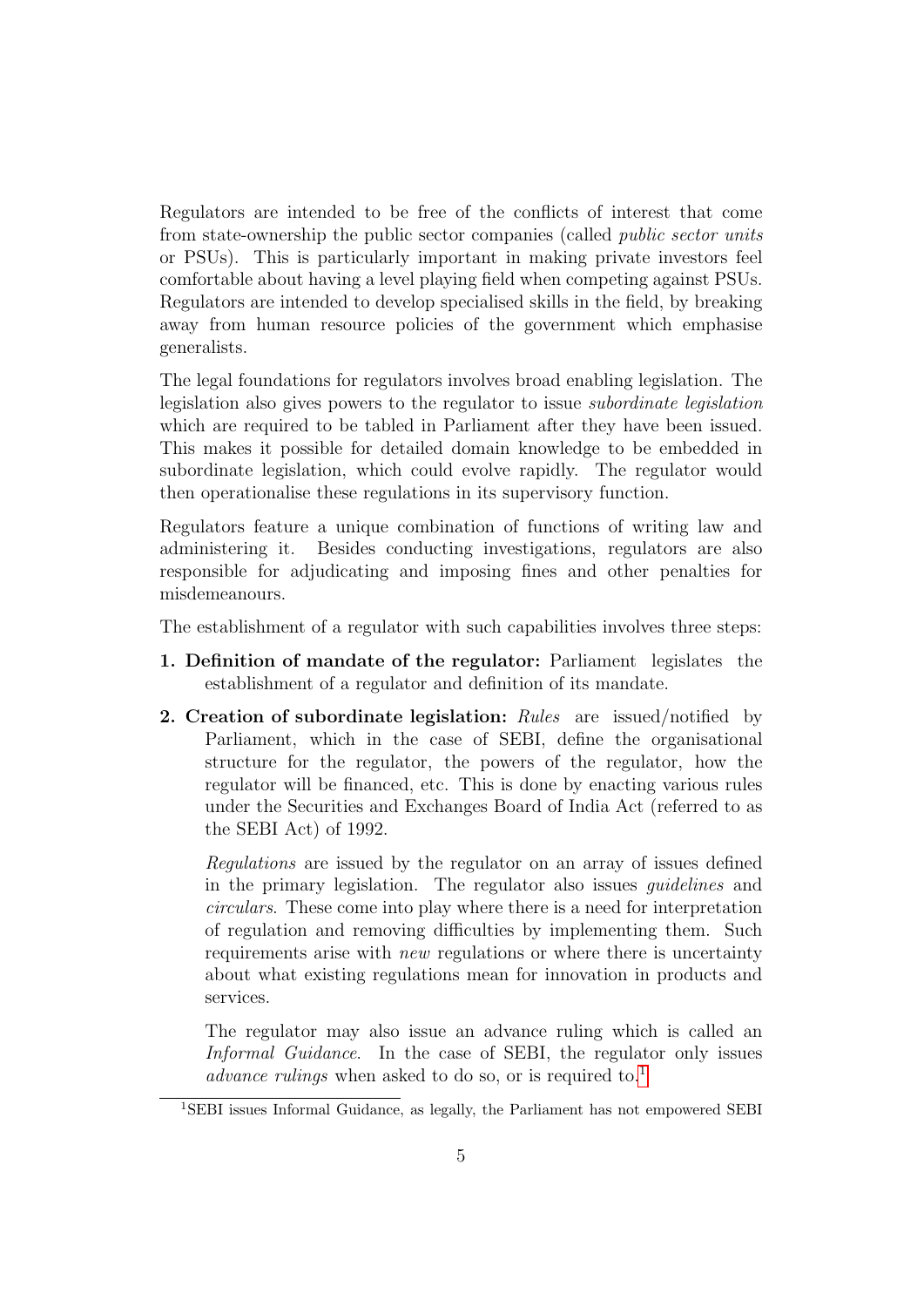3. Enforcement of the regulatory mandate: Investigations are carried out by the regulator who is given the authority to enforce the legal framework, by the SEBI Act. The regulator also adjudicates on the violations and is empowered to levy fines and other penalties. This is called the quasi-judicial role of the independent regulator.

In order to ensure that penalties are in line with the magnitude of the misdemeanour, the SEBI Act defines limits upon these penalties. Specialised appeals procedures have also been created in order to facilitate rapid review of regulatory actions by courts that have specialised domain knowledge. These are the *Securities Appellate* Tribunals (referred to as SAT).

The relationship between the Parliament and an independent regulatory agency is one of oversight, and of regular reviews of the legal framework. In this supervisory role, the government has to ensure that the independent regulatory agency performs the functions envisaged under the Act.

Over the years, the scale and scope of the activities that SEBI regulates has grown enormously. It is hence useful to review the existing legal process at SEBI to understand:

- 1. What are the processes in place today, and how have these evolved?
- 2. Are there changes that needs to be brought into these processes today to obtain greater fairness, and track the best practices worldwide? What are these changes?

## <span id="page-7-0"></span>3 Legal process at SEBI

In this section, we describe the different processes defining the regulatory powers at SEBI, which starts with the legislation called the SEBI Act, 1992 that creates the regulator.

with statutory powers to issue advance ruling. However, the principle behind the advance ruling and informal guidance is the same.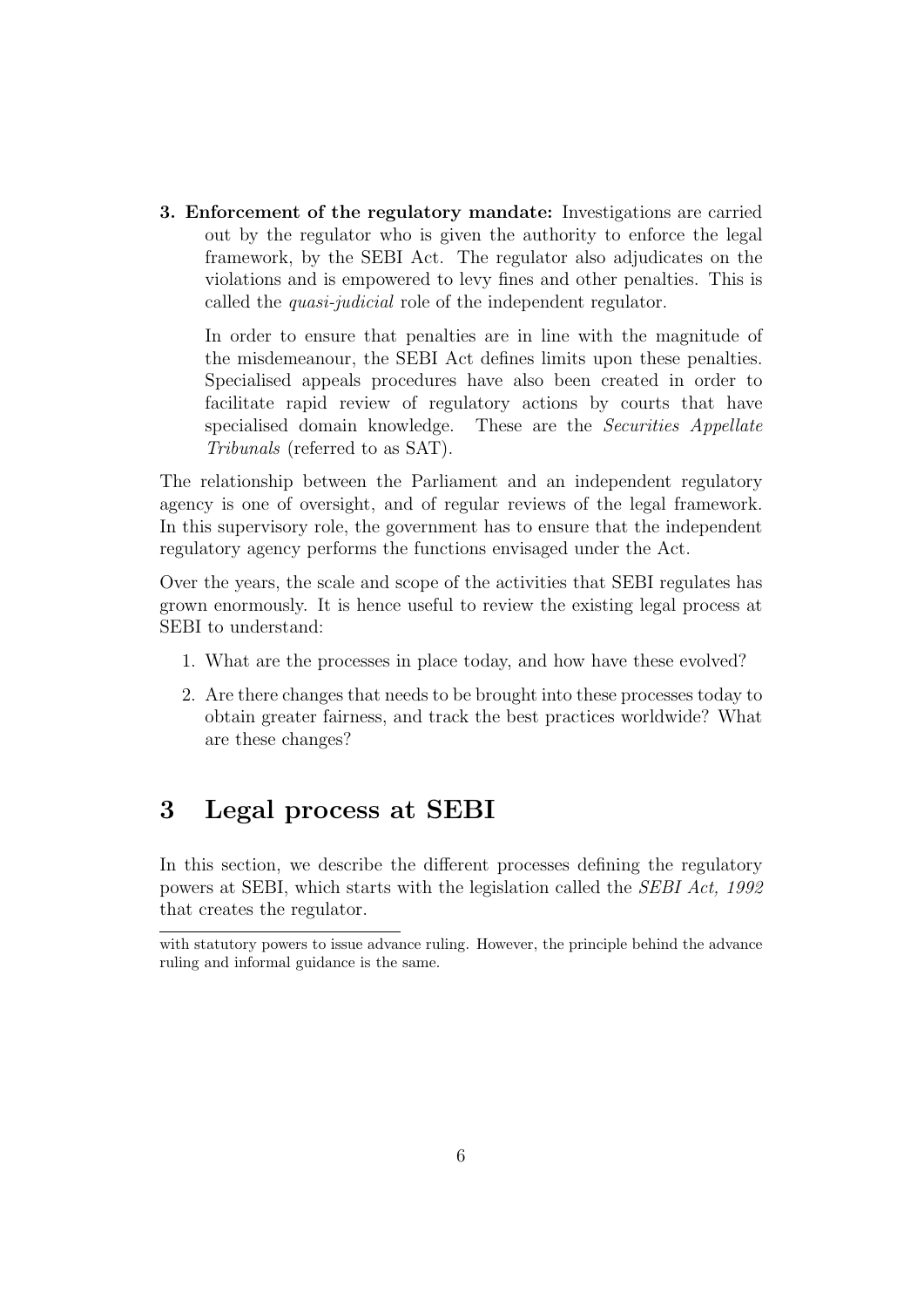### <span id="page-8-0"></span>3.1 SEBI's mandate

The preamble to the SEBI Act, 199[2](#page-8-2)<sup>2</sup> establishes SEBI's mandate. These broadly include:

- 1. Investor protection,
- 2. Regulation of the securities market, and
- 3. Promotion and development of the securities market

SEBI therefore works under a statutory mandate where there is an added mandate of market development and promotion, along with investor protection and market regulation, as the statutory duty of the regulator. In contrast, Box [3.1](#page-9-0) indicates that market development is not an explicit goal in the mandate of either the U.S. or the U.K. securities market regulator.

### <span id="page-8-1"></span>3.2 Legislation delegated by the SEBI Act, 1992

GOI and SEBI together provide a regulatory framework for regulating the securities market. Their roles are segregated as:

- Role of the central government: Organisation of the Board structure as well as the appointment of the SEBI Board members. In particular, GOI is empowered to enact rules<sup>[3](#page-8-3)</sup> relating to:
	- Appointment of the Chairman and the Board members of SEBI, along with the terms and conditions of these appointments.
	- Accounts, returns and the reports which SEBI is to maintain and/or file with the GOI.
	- Imposition by SEBI of monetary penalty for misdemeanour in the securities markets.<sup>[4](#page-8-4)</sup>
	- Functioning of the Securities Appellate Tribunal, or SAT, which is a statutory judicial body that can hear appeals inter-alia against SEBI orders.

<span id="page-8-2"></span><sup>&</sup>lt;sup>2</sup>The preamble states: "An Act to provide for the establishment of a Board to protect the interests of investors in securities and to promote the development of, and to regulate, the securities market and for matters connected therewith or incidental thereto."

<span id="page-8-3"></span><sup>3</sup>Section 29 of the SEBI Act, 1992.

<span id="page-8-4"></span><sup>&</sup>lt;sup>4</sup>Section 15-I read with Section  $2(g)$  of the SEBI Act, 1992.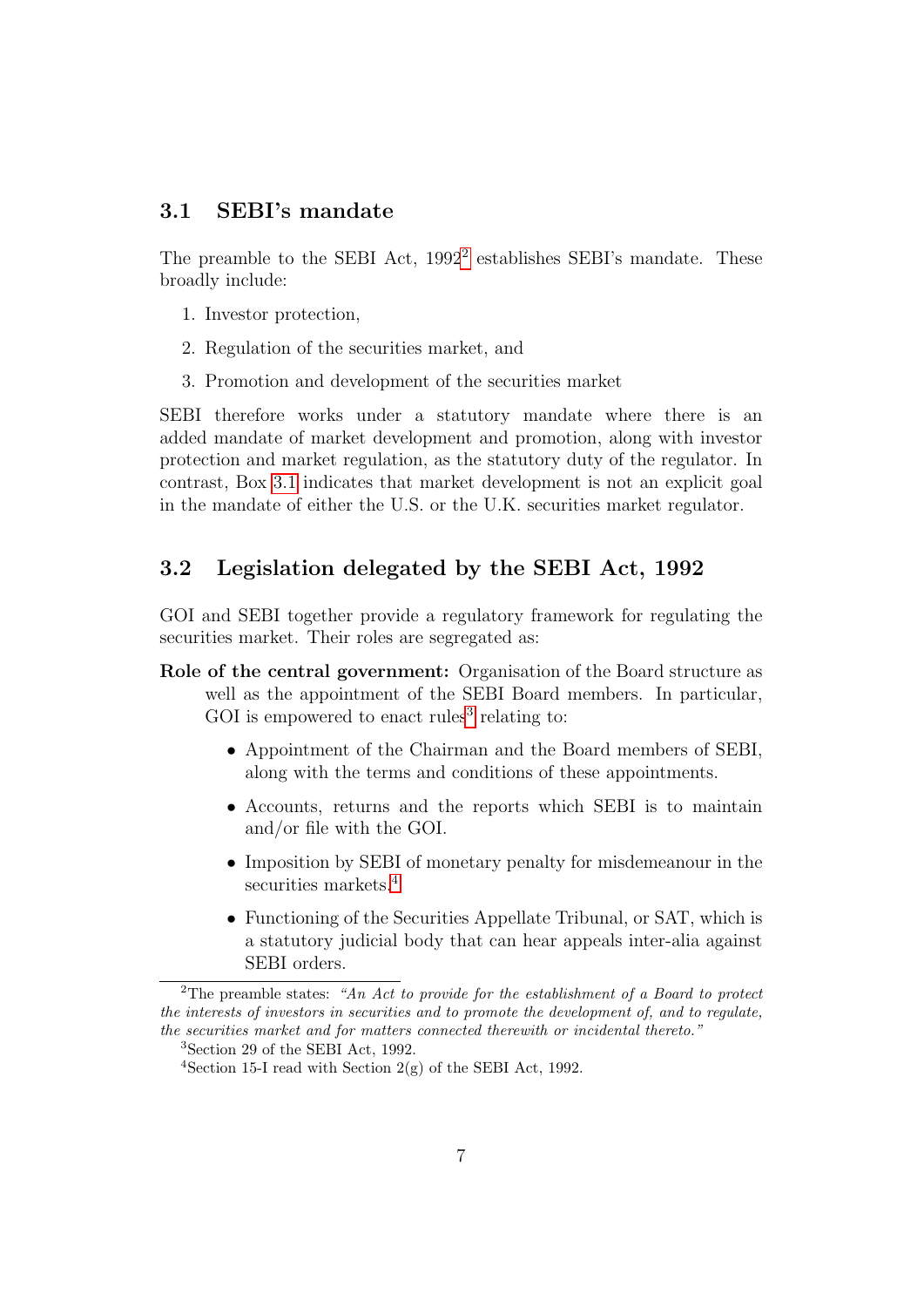### <span id="page-9-0"></span>Box 1: Comparisons with international financial sector regulators

Financial sector regulation in the U.S. is fragmented between two regulators, the Securities and Exchanges Commission (SEC) which is the securities markets regulator, and the Commodities and Futures Trading Commission (CFTC) which is primarily about the derivatives market for all underlyings. The stated mission of the SEC appears to be to:

- Protect investors,
- Maintain fair, orderly, and efficient markets, and
- Facilitate capital formation with emphasis on investor protection and protecting the savings of the investor with sound market regulation.

The regulatory framework in the U.K., on the other hand, has gone through significant changes over the last decade. Regulation of all financial services was brought under one regulatory entity, the Financial Services Authority (FSA). The enabling act, the Financial Services and Markets Act, 2000 (FSMA) provides for five statutory objectives:

- 1. Market confidence maintaining confidence in the financial system;
- 2. Public awareness promoting public understanding of the financial system
- 3. Financial stability contributing to the protection and enhancement of the UK financial system
- 4. Consumer protection securing the appropriate degree of protection for consumers and
- 5. Reduction of financial crime reducing the extent to which it is possible for a business to be used for a purpose connected with financial crime.

On a comparison of the objectives of the securities market regulators, investor protection and regulation of the market appear to be common objectives to be achieved by any securities regulator in the world.

The organisation structure set in place for SEBI<sup>[5](#page-9-1)</sup> includes eight members other than the Chairperson:

• Three Board members, who are Whole Time Board Members (referred to as  $WTM$ ).

<span id="page-9-1"></span><sup>5</sup>Section 4 of the SEBI Act, 1992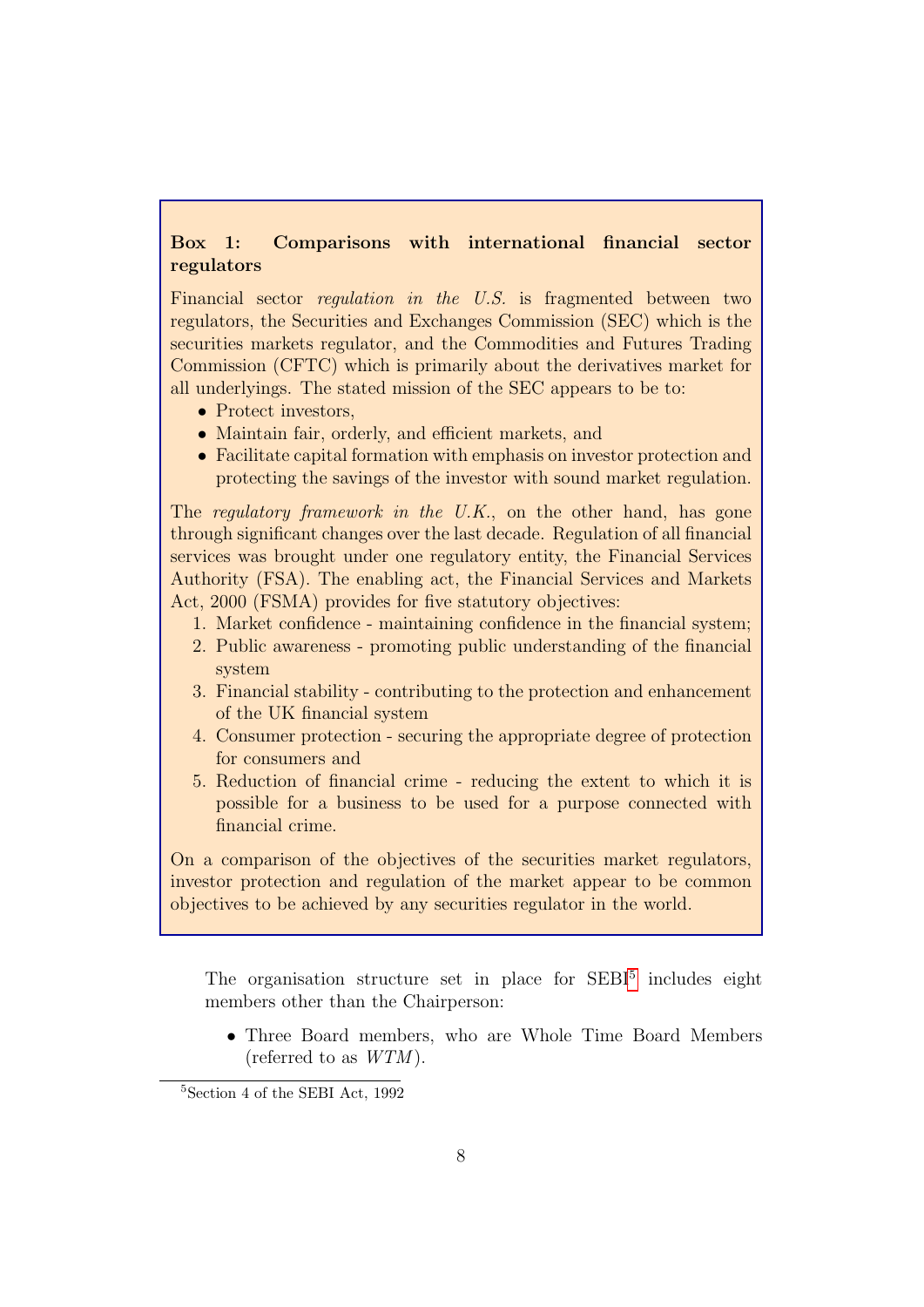- One representative from the Ministry of Finance  $(MoF)$ ,
- One representative from the Reserve Bank of India (RBI),
- One representative from the Ministry of Corporate Affairs (*MCA*), and
- Two other persons, who are experts in their field.

The GOI has the ability to influence SEBI policy decision making process through its nominees on the SEBI Board. So while SEBI has the freedom, independence and autonomy to decide the regulatory framework, GOI through its board members expresses its views that lead up to Board decisions.

- Role of the regulator: The SEBI Act, 1992 provides the duties<sup>[6](#page-10-0)</sup> of the regulator which includes:
	- Regulating intermediaries through regulations, rather than through government notified rules.
	- Prohibition and prevention of *Insider Trading*.
	- Framing Regulations for Take-Overs.
	- Preventing unfair trade practice and market manipulation.
	- Regulating issue of capital.
	- Regulating stock-exchanges and transactions on the stockexchanges.

The SEBI Act, 1992 gives SEBI power to draft regulations in order to regulate the market and discharge its functions and duties. While the objectives are provided in the SEBI Act, 1992, the implementation details are left to the regulator. The securities market is regulated more through regulations than through the SEBI Act, 1992.

This is in marked contrast to other statutes in India, which provides for the regulatory framework in the parent Act. For example, the Income-Tax Act is a complete self sufficient code, and the income tax authorities are required to implement the Act as against  $notifying<sup>7</sup>$  $notifying<sup>7</sup>$  $notifying<sup>7</sup>$  the regulatory framework. They are not expected to notify the regulatory framework and be policy decision-makers. The government notifies not

<span id="page-10-1"></span><span id="page-10-0"></span> $6$ Section 11(1) and 11(2) of the SEBI Act, 1992

<sup>7</sup>The term "notify" in the context of regulations means the publication of the regulations in the Official Gazette of the GOI.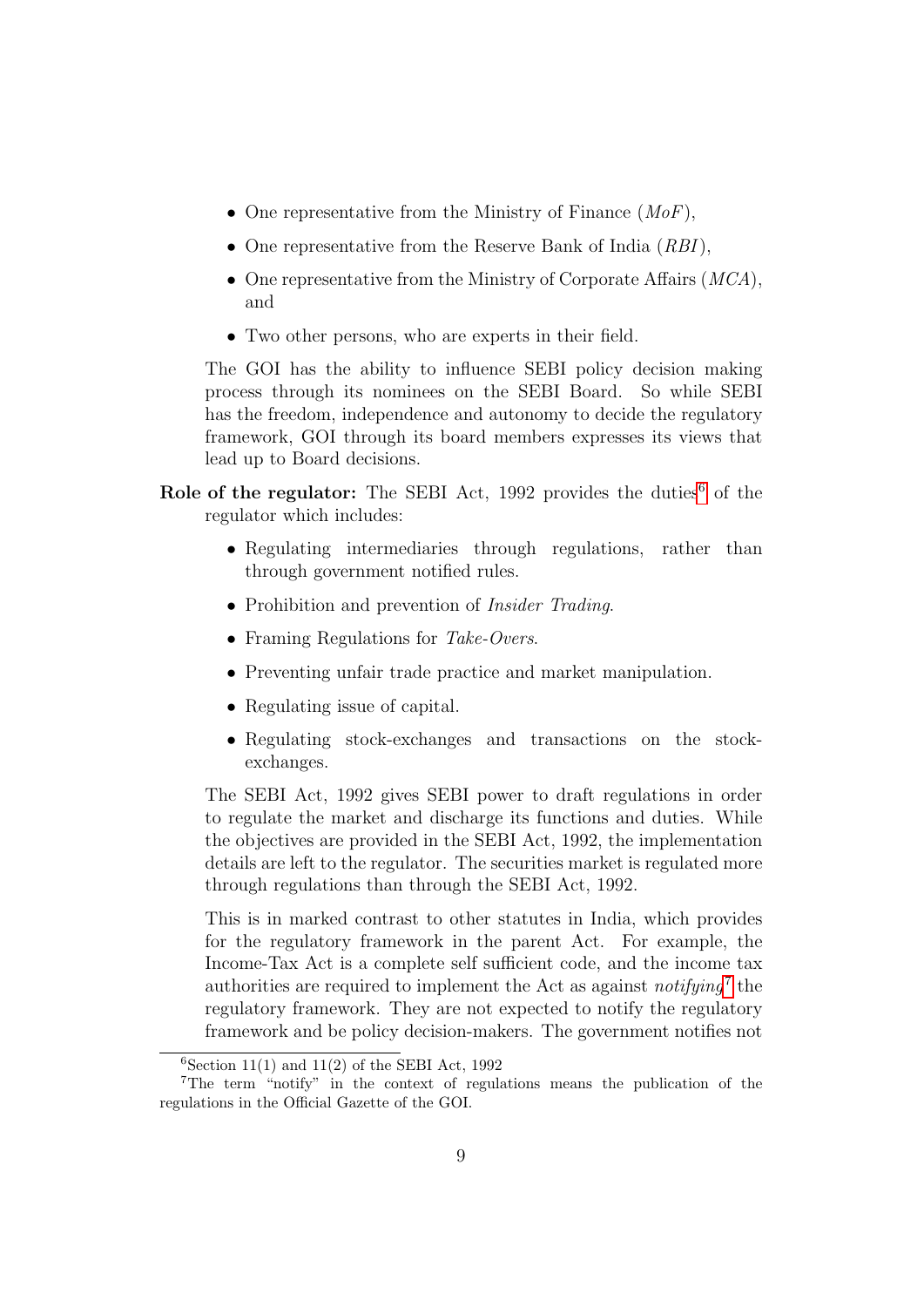only the Act but also the rules. Similarly, the Parliament notifies the Indian Companies Act, 1956, and the government notifies the rules thereunder. In the case of SEBI, Parliament has delegated its powers of drafting the regulatory framework to SEBI.

Besides the parent Act, SEBI also has powers under the provisions of the Securities Contract (Regulation) Act, 1956, (referred as the SCR Act) to notify the framework to regulate stock exchanges, and transactions on the stock exchanges, as well as the depositories under the provisions of the Depositories Act, 1996.

While there is one layer of a relationship between GOI and SEBI, there is another layer of a relationship between SEBI and stock exchanges. Stock exchanges themselves perform regulatory and supervisory functions in terms of defining rules and enforcing them.<sup>[8](#page-11-2)</sup> SEBI is required to approve the rules<sup>[9](#page-11-3)</sup> defined by stock exchanges, and also take up enforcement cases which are identified by stock exchanges.

### <span id="page-11-0"></span>3.2.1 Delegated legislation by GOI

A feature of the SEBI rules framed by GOI is that they are, by and large, not known to the public until after they are enacted. Presently, there is no requirement under law for the GOI to have a public consultancy process before notifying the rules under the SEBI Act. Neither has the GOI, barring a few exceptions, called for public comments or consultation before notifying the rules under the SEBI Act, in practice.

In practice, however, since a majority of the rules notified by the GOI have to do with the management of SEBI and the SAT, there has been no ocassion when the public have raised their voice, or demanded public consultation, before an enactment of the rule.

### <span id="page-11-1"></span>3.2.2 Delegated legislation by SEBI

While enacting the SEBI Act, 1992, Parliament laid down only three requirements: (a) that the regulations are to be made by the SEBI Board, (b) these will be in the interest of the investors and the markets, and (c) that

<span id="page-11-2"></span><sup>8</sup>Section 4 and 9 of the SCR Act, 1956.

<span id="page-11-3"></span><sup>9</sup>Section 8 of the SCR Act, 1956.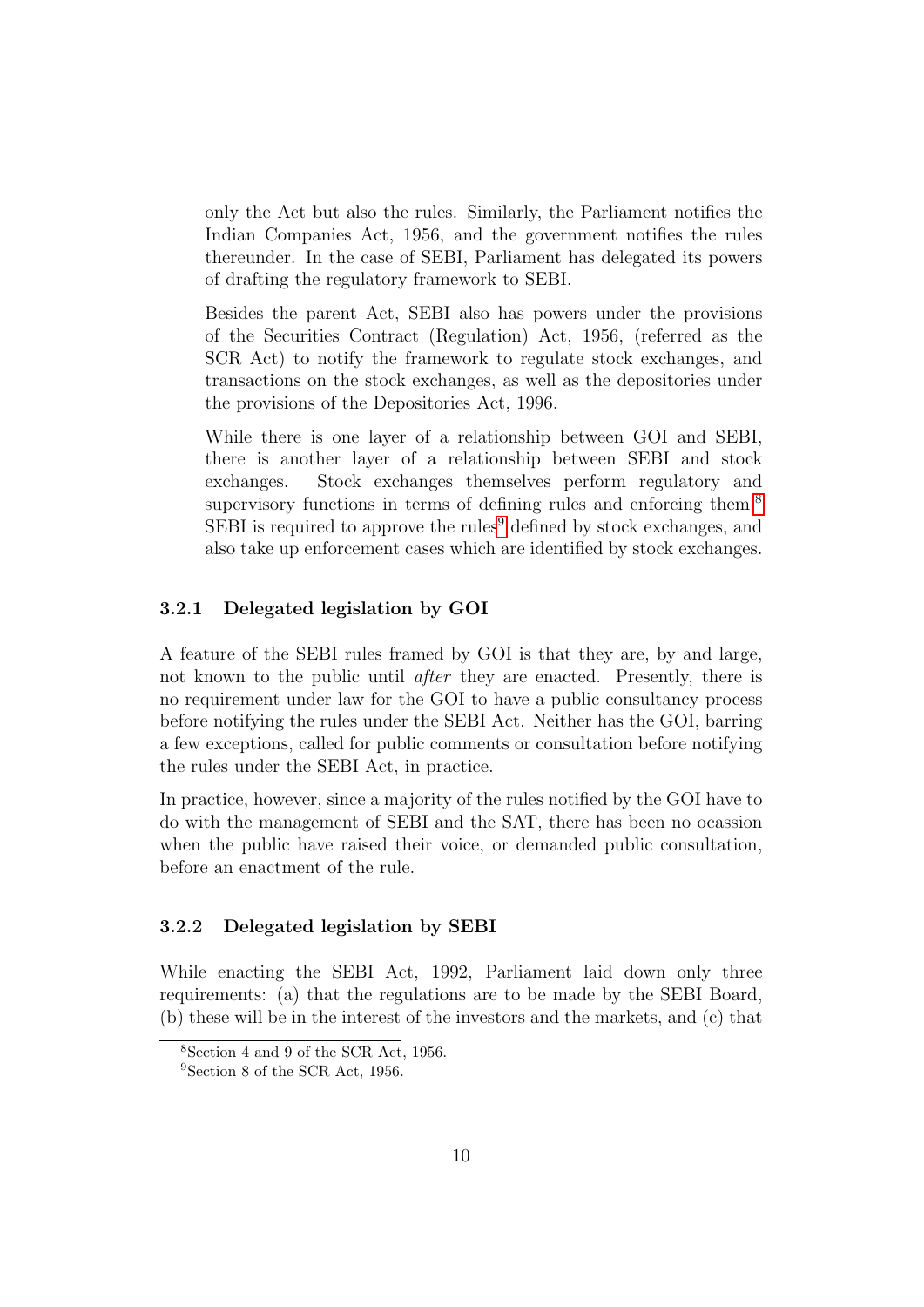after notification in the Official Gazette, they will be placed in the House of the Parliament.

Other than these, the SEBI Act, 1992, has not provided for the manner and mechanism by which the regulations will be framed and notified by SEBI. SEBI regulates the markets through three mechanisms: regulations, circulars, and guidelines.

Regulations: Unlike the procedure followed by the GOI, SEBI has evolved a more transparent procedure of its own for drafting, formulating and notifying regulations. Right from the start, in 1992, before notifying any regulation, SEBI has issued a public concept note or policy paper on the proposed regulations.

For example, the SEBI (Insider Trading) Regulations of 1992, which were aimed at prohibiting insider trading, were preceded by a concept paper containing the objectives, rationale and provisions of the proposed regulation. This concept paper was posted on the SEBI website seeking comments and suggestions from the public. On receipt of the comments from the public, these were internally debated within SEBI. The revised draft regulations, along with comments received from the public, were then circulated for the consideration and approval of the SEBI Board.

SEBI also appoints committees to recommend the contents of regulations.[10](#page-12-0) The committees, which consist of experts as well as policy-makers, study the matter and present recommendations in a

<span id="page-12-0"></span> $10$ An example of this was the notification of the committees for suggesting amendments to the SEBI (Substantial Acquisition of Shares and Take Over) Regulations, 1997. These regulations were initially notified in 1994. Thereafter, when there was a need to review the regulations, SEBI appointed a committee chaired by the former Chief Justice of India, Mr. P.N. Bhagwati in November 1995. The committee, which consisted of lawyers, investors, corporates and representatives of the stock exchange, gave its report along with the draft regulations. The report of the committee along with the proposed regulations were placed on the SEBI website inviting criticisms, comments and suggestions on the same in January 1997. The suggestions were all collated, considered, after which SEBI repealed the regulations of 1994 and notified the Substantial Acquisition of Shares and Take Over Regulations, 1997.

After more than a decade of implementing regulations, the changing economic environment and other growing market needs indicated the need to re-examine even the regulations of 1997. Once again, the same process was followed from the start, with SEBI appointing a committee with lawyers, investors, market participators as well as senior officers of SEBI under the Chairmanship of Mr. Achutan (formerly of SAT) in September 2009. The committee report and draft regulations were posted on the SEBI website for public comments in July 2010.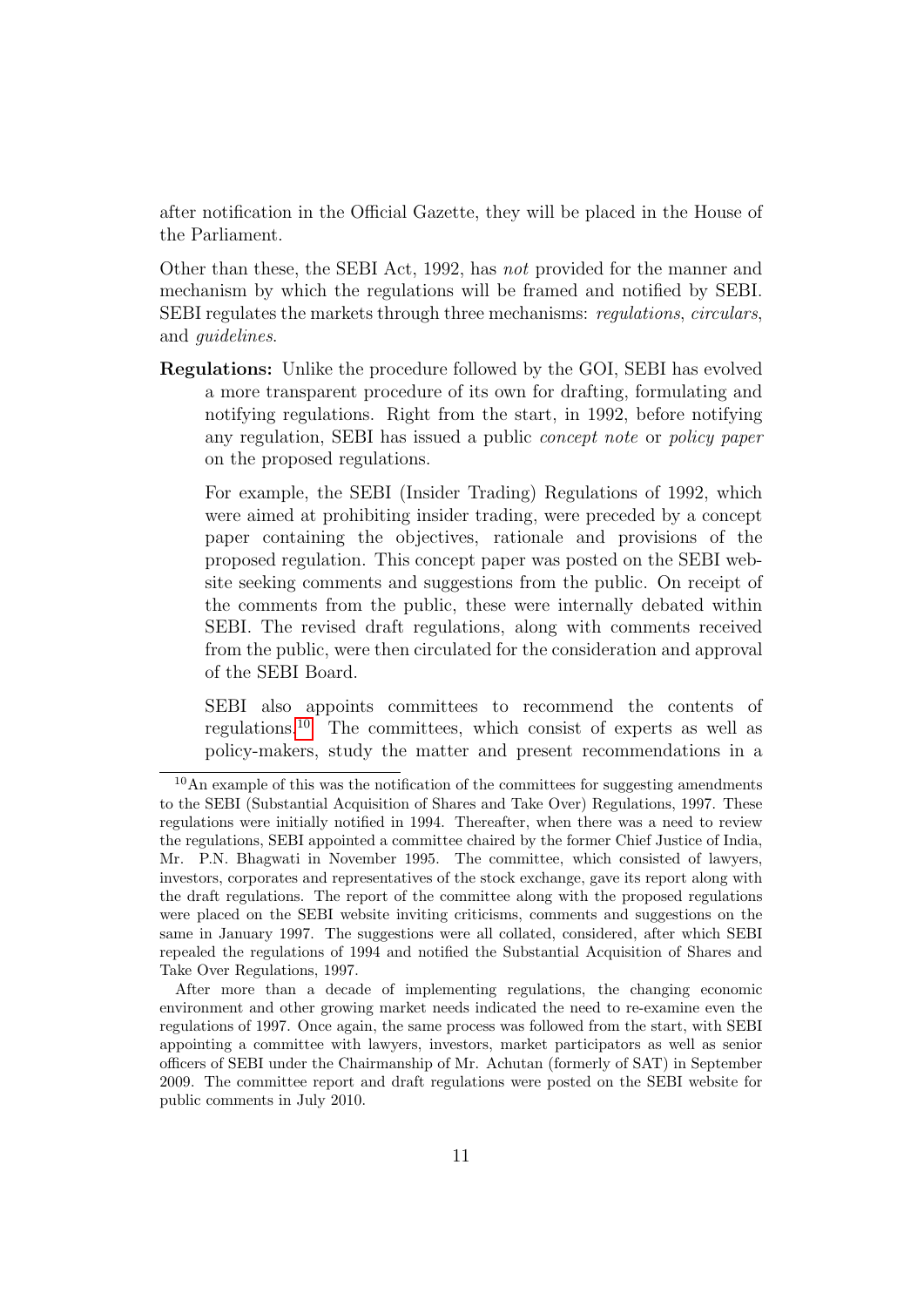report. The report first gets placed before the public for a period of time for comments. At the end of this period, SEBI takes a decision, and the regulations are amended. On the day SEBI Board approves the regulations, the decision of the SEBI Board is communicated to the public by means of a press release.

Circulars and Guidelines: SEBI also regulates the securities market through guidelines and circulars. Normally, circulars are meant for clarifying the existing regulatory framework, and not for notifying a new framework. Circulars are to be issued within the legal parameters specified in the Act and the regulations. Circulars have been issued by almost all the departments of SEBI.

SEBI does not always follow a public consultation route before the circular is notified. But in many cases, SEBI does discuss the circular with many market participants.

There is significant transparency in the formulation of the regulations of SEBI from the time the regulations are being conceptualised, up to the stage when the regulation is notified. SEBI was the first regulator in the country to bring about this level of transparency in the formulation of its regulatory framework, to the extent that, today, the agenda papers for meetings of the SEBI Board are placed on the SEBI website prior to the meeting itself.

### <span id="page-13-0"></span>3.2.3 Parliamentary control over SEBI regulations

Regulations drafted by SEBI are required to be presented before each House of Parliament.[11](#page-13-2) Only if both Houses of the Parliament decide that the regulations should be rescinded or be modified that the regulations become effective in the modified form. Thus far, such an event has not arisen in the history of SEBI.

### <span id="page-13-1"></span>3.3 Process for Informal Guidance

While the text of a regulation is visible, there may be a lack of legal certainty owing to poor drafting, lack of precedents, or innovations in products or processes. Under such situations, there is a role for advanced rulings, where a participant can approach the regulator for a clarification without prejuidice to his contentions and rights. Most regulators typically have a provision of

<span id="page-13-2"></span> $11$ Section 31 of the SEBI Act, 1992.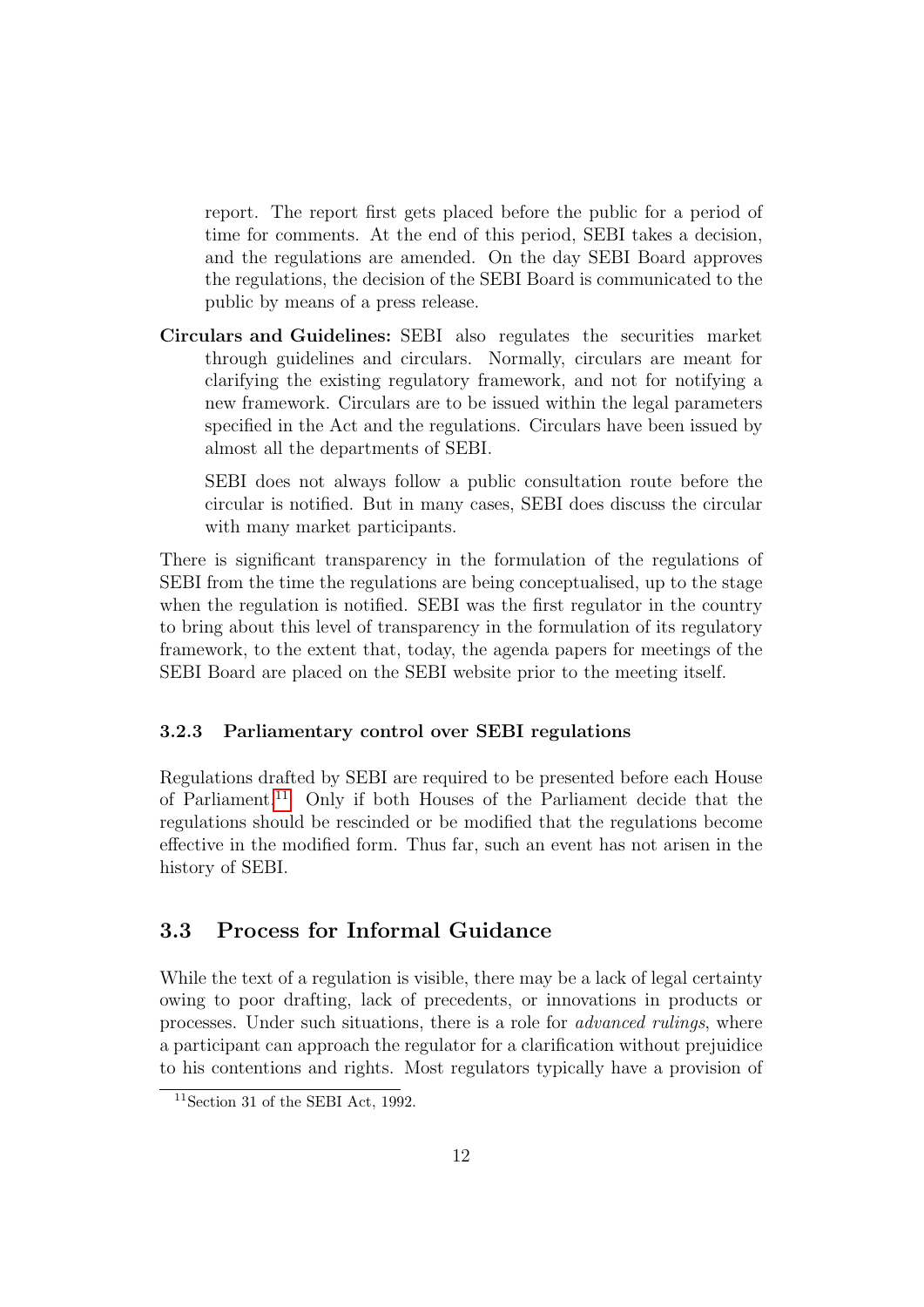advance ruling in the parent Act, where the statutory binding provisions are found in the statutes.<sup>[12](#page-14-0)</sup>

The advantage of statutory provisions is that these become binding on all the parties concerned. Thus, even though the use of advance ruling arises because of ambiguity about the regulation, once the advance ruling is resolved as a decision, no one can resile from the same or challenge the same as being non-binding.

In contrast, SEBI introduced the SEBI (Informal Guidance) Scheme, 2003, which enables any intermediary registered with SEBI to make a request for informal guidance.<sup>[13](#page-14-1)</sup> The intermediary can be a listed company, a company seeking listing, a mutual fund, a trustee company, an asset management company or an acquirer/prospective acquirer.

The scheme enables an applicant to seek guidance from a department of SEBI. They can request the department of SEBI to issue either an interpretive letter and/or a no action letter.<sup>[14](#page-14-2)</sup>

• The *interpretive letter* enables the applicant to seek interpretation from a department of SEBI on the specific provision of the Act, rules, regulation, circulars, guidances, within the context of either a proposed transaction, or a specific factual situation.

The applicant is required to disclose all material facts, circumstances, the legal provisions, as well as whether the request is confidential. These facts have to be kept confidential by SEBI. The request for confidentiality holds for 90 days from the date of response from the

<span id="page-14-0"></span> $12$ For example, the Income-Tax Act, 1961 (referred to as the IT Act) provides for advance ruling. The statutory provisions of the IT Act, 1961, enables a person affected and liable to pay income tax under the transaction to approach the IT Department by asking for advance ruling from the Advance Tax Authority (ATA). The ATA is defined, under the IT Act, as a statutory authority consisting of senior personal e.g. a Retired Supreme Court Judge, an IRS officer qualified to be a member of the Central Board of Direct Taxes (CBDT), a board constituted under the Income Tax Act to which all the income tax employees report to, and a legal service officer qualified to be an additional secretary to the GOI.

The ATA, as per the provisions of the IT Act, 1961, is considered a judicial authority with powers of the Civil Court. Before accepting or rejecting an application of *advance* ruling, the ITA grants an opportunity of personal hearing to the applicant. The decision of the authority then becomes final and binding on the IT department as well as the applicant.

<span id="page-14-1"></span><sup>13</sup>Clause/Item 4, SEBI (Informal Guidance) Scheme, 2003.

<span id="page-14-2"></span><sup>14</sup>Clause/Item 5, SEBI (Informal Guidance) Scheme, 2003.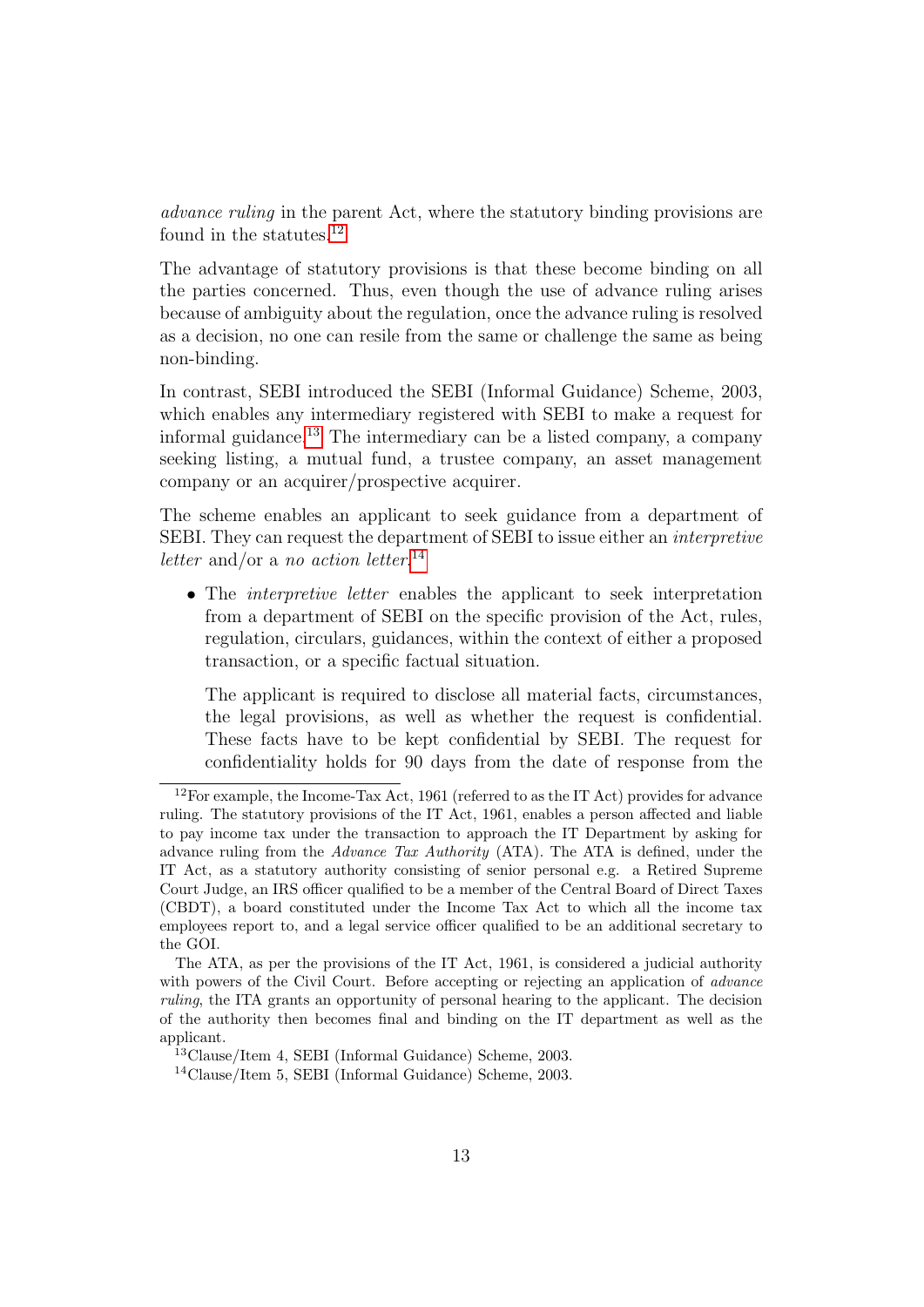department, if the department is agreeable to the request.[15](#page-15-2)

If the confidentiality request is denied, the applicant is so advised, and they may withdraw the informal guidance letter within 30 days of receiving the advice from the SEBI department. The concerned department is required to dispose of the request within 60 days of the receipt of the request.

If the letter issued by the department has been obtained either by fraud, misrepresentation, the department has the choice of declaring such a letter to be non-sent. The case will then be dealt with as if such a letter had never been issued by SEBI.

• The no action letter enables the applicant to apply to SEBI to find out whether the concerned department of SEBI will or will not recommend any action under the regulatory framework of SEBI in case a proposed transaction is consummated.

As per the provisions of the scheme, the no action or interpretive letter constitutes the views of the department, and is not binding on SEBI. This is strikingly different from the case of the IT Department example above. In general, SEBI has been known to act in accordance with the no action letter or the interpretive letter issued by the department. Neither is to be construed as conclusive decision or determination of any question of law or violation by SEBI. However, when a no action letter is issued by a department, it means that the department is unlikely to recommend enforcement action to the Board.

### <span id="page-15-0"></span>3.4 Enforcement

The first step in the enforcement process is conducting inspections and investigations. The second step are actions taken based on the findings of the inspection and investigations.

### <span id="page-15-1"></span>3.4.1 Inspections and Investigations

Typically, investigations are conducted when SEBI gets knowledge of misdemeanour. Some of the major sources of information that SEBI relies on are investors, intermediaries, adversaries, insiders and media. Another

<span id="page-15-2"></span><sup>15</sup>Clause 11 (a) of SEBI (Informal Guidance) Scheme, 2003.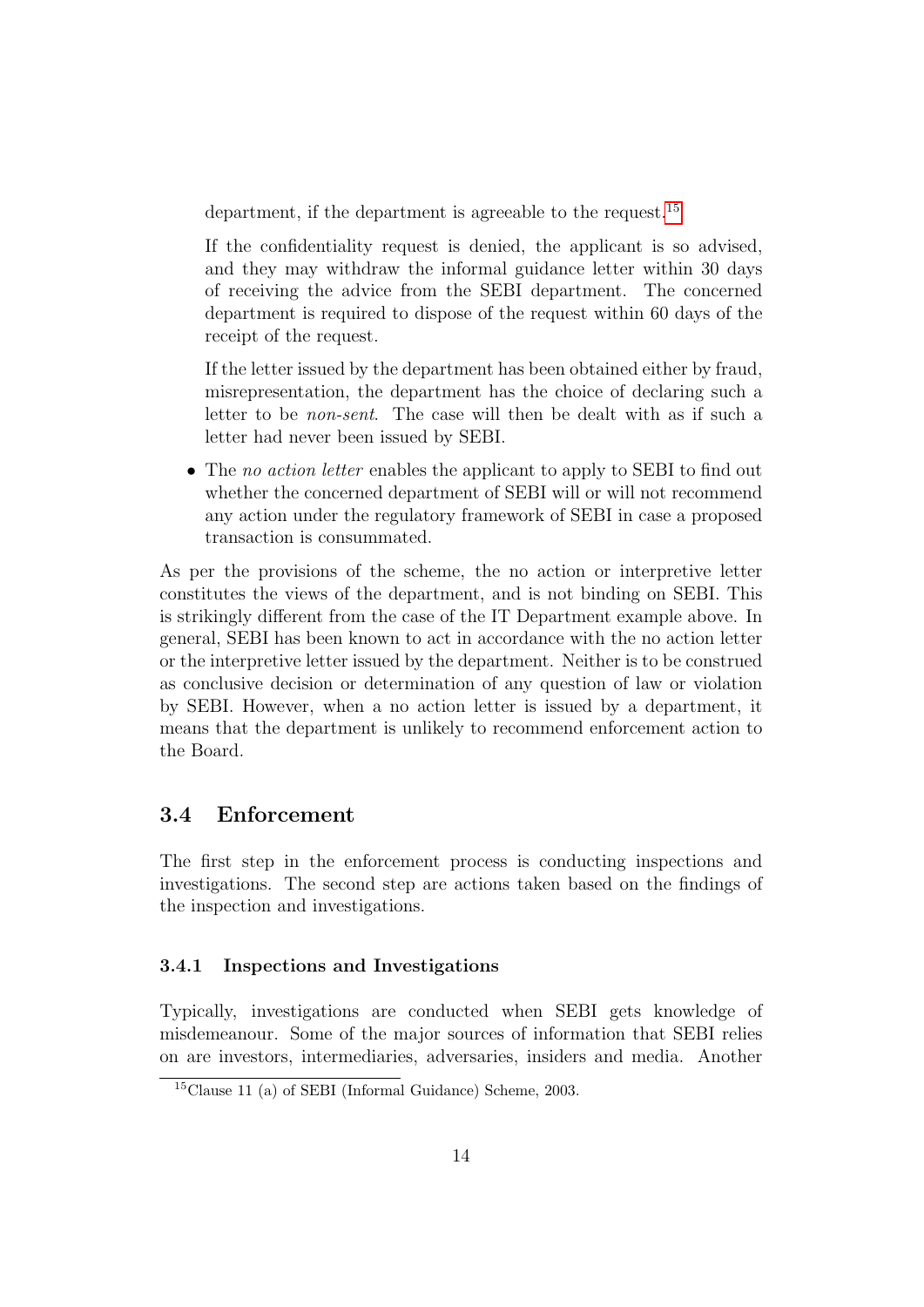source of information are the periodic inspections of intermediaries which SEBI undertakes.

Inspections SEBI is empowered to conduct inspections of registered intermediaries.[16](#page-16-0) These can be initated either as a matter of routine, or to ensure compliances with the provisions of law, or on investor complaints. The procedure followed by SEBI in all cases is normally the same. Hence though different regulations may be applicable to different intermediaries, the procedure in case of inspection and investigation is almost the same.

Inspections are authorised by the Whole Time Member (WTM) on the board of SEBI who is in charge of intermediaries. For example, SEBI (stock-broker and sub-broker) regulations empowers SEBI to conduct inspection of stock brokers and sub-brokers. The WTM also appoints the inspection officer. In case of routine inspections, prior notice is always given by SEBI. However, regulations entitle the inspecting officer to waive the requirement of prior notice.[17](#page-16-1)

Regulations empower SEBI to take help of outside professional independent auditors during inspection.[18](#page-16-2) Intermediaries and their employees are under a statutory obligation to co-operate in the inspection process.

Upon completion of the inspection, SEBI forwards the inspection report to the intermediary for its comments on the alleged violations, or irregularities, thus giving the intermediary an opportunity for written (not only oral) representation before initiating disciplinary proceedings. After considering oral and written submissions, the WTM decides whether action should be initiated against the intermediary.

Investigation Besides inspection, SEBI is empowered to conduct investigations in case of breach of any regulation, or in case of action detrimental to interest of investors.[19](#page-16-3)

On receipt of information of a violation, or a possible violation, the WTM may pass a formal order appointing one of its officers to investigate the alleged violation. The investigating officer can summon

<span id="page-16-1"></span><span id="page-16-0"></span><sup>&</sup>lt;sup>16</sup>Section 11(2)(i) of the SEBI Act, 1992

<sup>17</sup>For example, Regulation 20(2) of the SEBI (Stock Broker and Sub Broker) Regulations, 1992.

<span id="page-16-2"></span> $^{18}$ Regulation 24 of the SEBI (Stock Broker and Sub Broker) Regulations, 1992.

<span id="page-16-3"></span><sup>&</sup>lt;sup>19</sup>Section 11(c)(1) of SEBI Act, 1992.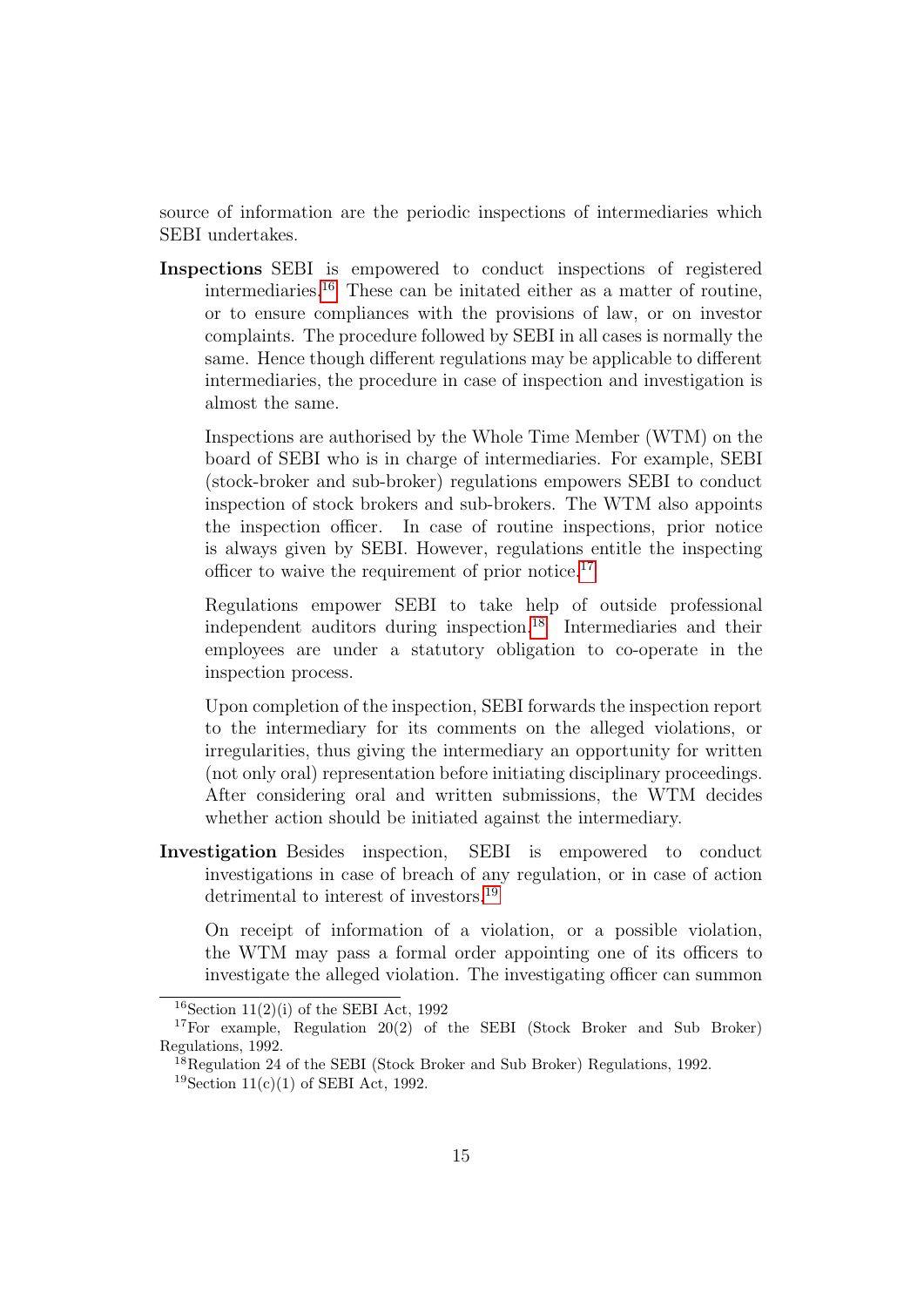the intermediary to appear before them to produce documents and to give evidence.

The investigating officer can conduct a search of premises and seize books and registers. But they are required to approach a Judicial Magistrate for appropriate orders, before exercising the search and seizure powers, even for attaching the bank account of any person.<sup>[20](#page-17-1)</sup>

The investigating authority thereafter submits either an interim report or a final report which is circulated to a internal committee of senior officers of SEBI. The internal committee will decide whether any enforcement action needs to be initiated. The report of the internal committee the report is then forwarded to the WTM to decide on the further course of action. $^{21}$  $^{21}$  $^{21}$ 

SEBI's powers of enforcement have become substantially enhanced with various amendments<sup>[22](#page-17-3)</sup> to the parent Act, compared to the powers of enforcement when the SEBI Act was first enacted in 1992. For example, this includes the power of search-and-seizure, the power to impose monetary penalty, and enhanced criminal penalty.

### <span id="page-17-0"></span>3.4.2 Orders and Directions

If evidence of misdemeanour is found, SEBI initiates disciplinary action (given its quasi-judicial authority). These can be one of two types: orders and directions, and varies depending upon the offence for which the action is being issued, which are the following:

- Suspending or canceling certificate of registration of the certificate.<sup>[23](#page-17-4)</sup>
- Imposition of monetary penalty,  $2^4$
- Restraining a person from accessing the securities market.<sup>[25](#page-17-6)</sup> These can even be issued without giving an opportunity of hearing, provided that a post decisional opportunity of hearing is given.<sup>[26](#page-17-7)</sup>

<span id="page-17-4"></span> $23$ Section 12(3) of SEBI Act, 1992.

<span id="page-17-2"></span><span id="page-17-1"></span><sup>&</sup>lt;sup>20</sup>Section 11(4)(e) and 11(c)(8) of SEBI Act, 1992.

 $21$ The internal committee discussion is not a statutory requirement, but it is a procedure that SEBI has adopted.

<span id="page-17-3"></span><sup>&</sup>lt;sup>22</sup>SEBI (Amendment) Act, 2002, w.e.f.  $29 - 10 - 2002$ .

<span id="page-17-5"></span><sup>&</sup>lt;sup>24</sup>Section 15(A) to Section 15(J) of SEBI Act, 1992.

<span id="page-17-6"></span><sup>&</sup>lt;sup>25</sup>Section 11(4)(b) of SEBI Act, 1992.

<span id="page-17-7"></span> $^{26}2^{nd}$  proviso of Section 11(4) of SEBI Act, 1992.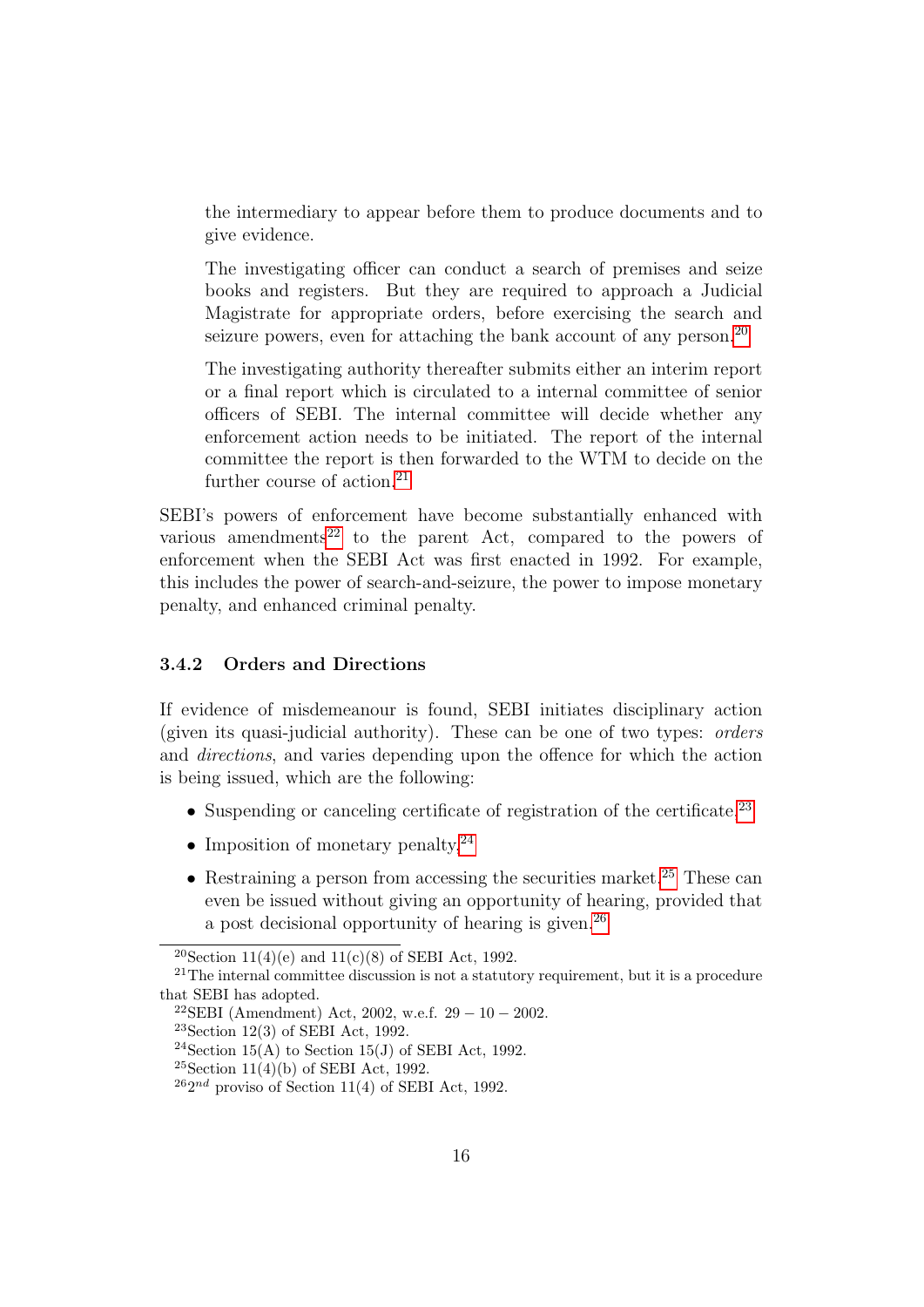• Initiate criminal proceedings by filing a criminal complaint before the Sessions Court.<sup>[27](#page-18-0)</sup>

The precise mechanism employed at SEBI consists of the following categories:

• Orders in case of cancellation or suspension of the registration granted to an intermediary

The SEBI (Intermediaries) Regulations 2008 provides the procedure to be followed for initiating action against the intermediary whose registration is to be cancelled or suspended.[28](#page-18-1)

The first step involves appointing an enquiry officer<sup>[29](#page-18-2)</sup> (EO) as the designated authority. The EO can issue show cause notices specifying the alleged contraventions and annexing the copies of the relevant documents. The noticee is given a specified time period within which written and oral representations can be made.<sup>[30](#page-18-3)</sup> At the end of the process, EO submits a report which contains the findings as well as the recommended penalty.[31](#page-18-4)

It is the WTM who then issues a show cause notice to the intermediary. The intermediary has another chance to make both oral and written representations on the conclusions as well as the penalty imposed, after which, the WTM passes an order.<sup>[32](#page-18-5)</sup>

• Orders imposing monetary penalty

While the SEBI Act initially did not have any provisions for imposing monetary penalty, the amendment of 25 January, 1995 incorporated a new chapter in the SEBI Act introducing monetary penalty.<sup>[33](#page-18-6)</sup>

This penalty can be imposed, for example, when there is, inter-alia, (a) failure to furnish information to SEBI, (b) in case of insider trading violations, and (c) takeover violations, etc. Orginally the maximum amount of possible penalty was restricted to INR.500,000. These have

<span id="page-18-1"></span><span id="page-18-0"></span> $27$ Section 26(2) of SEBI Act, 1992.

<sup>28</sup>Hence the provisions of these regulations cannot be invoked against any person who is not a intermediary under the SEBI Act.

<span id="page-18-2"></span><sup>29</sup>Regulation 24 of SEBI (Intermediary) Regulations, 2008.

<span id="page-18-3"></span><sup>30</sup>Regulation 25 of SEBI (Intermediary) Regulations, 2008.

<span id="page-18-5"></span><span id="page-18-4"></span><sup>31</sup>Regulation 27 of SEBI (Intermediary) Regulation, 2008.

<sup>&</sup>lt;sup>32</sup> The WTM can pass an order of censure, debarring a officer of the intermediary from carrying out activities for a specified period, debarring a branch of an intermediary from carrying out activities for a specified period, prohibiting the noticee from carrying out activities for a specified period, suspension of certificate, or cancellation of certificate.

<span id="page-18-6"></span><sup>33</sup>Securities Laws (Amendment) Act, 1995.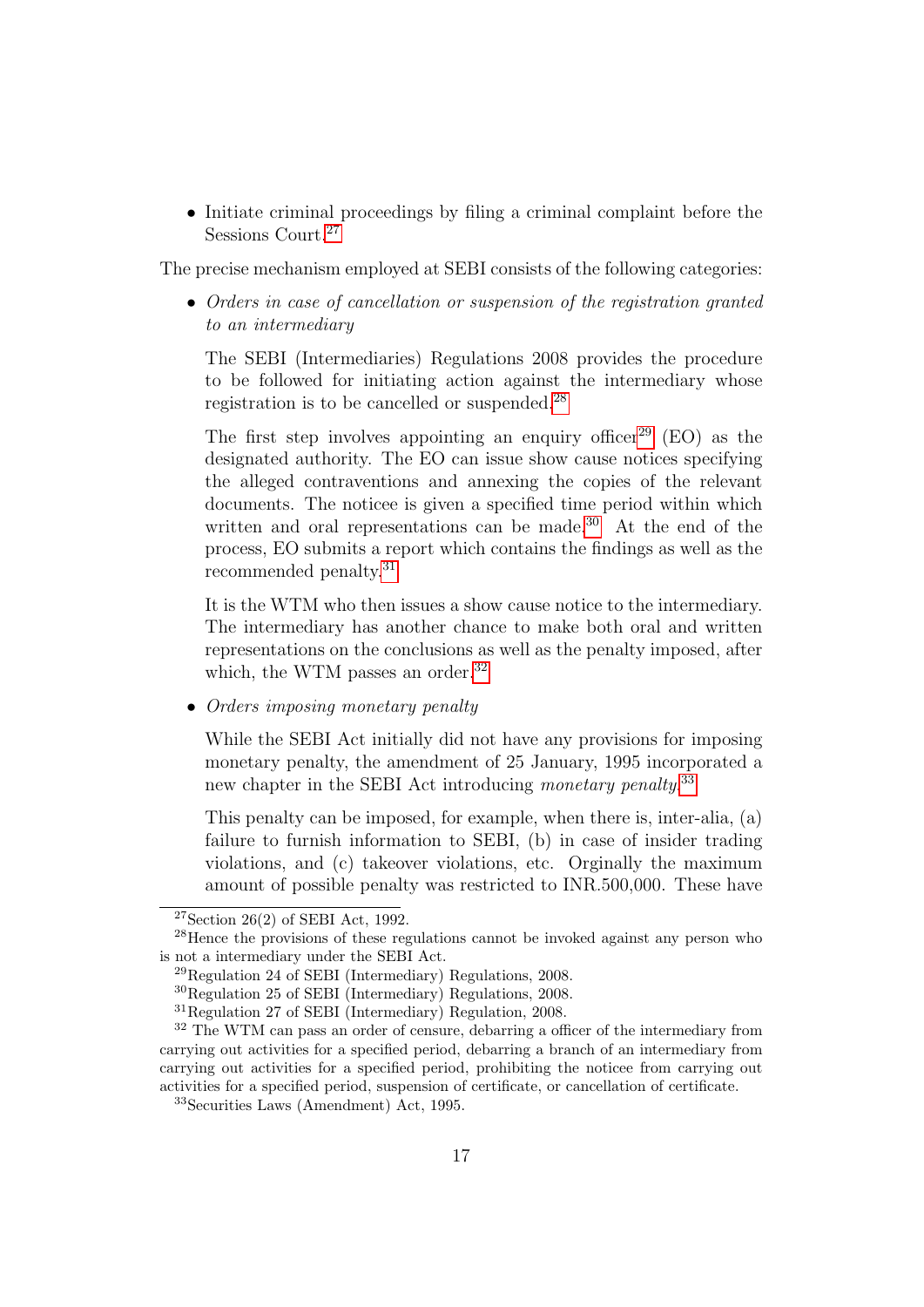now been enhanced to INR.250 million or three times the amount of the profit, whichever is higher. $34$ 

However, unlike with the cancellation of the registration, the procedure to hold enquiry is notified by the GOI, rather than SEBI. SEBI appoints an Adjudicating Officer (AO) who is required to hold an inquiry, during which the intermediary can submit oral and/or written submissions. After this, the AO himself can pass an order imposing the monetary penalty.[35](#page-19-1)

• Directions in the interest of investors, intermediaries and securities market

In 1992, while the SEBI Act contained specific provisions enabling SEBI to take action against the intermediaries, there were no specific provisions enabling SEBI to take action against companies issuing capital or the investors manipulating the market since the regulatory and supervisory powers over companies were with the Ministry of Corporate Affairs.

Instead, SEBI took recourse to Section 11B, which empowered it to issue directions. These are used to:

- 1. Prohibit companies from making an attempt to issue capital with false or misleading information.
- 2. Prohibit investors who manipulated the market from buying, selling or dealing in securities market.
- 3. Prohibit intermediaries in case urgent remedial orders were required to be passed and the enquiry procedure against the intermediaries being time consuming did not permit ex-parte orders against the intermediary.

Subsequently, the SEBI Act, 1992, was amended to provide for a provision specifically empowering SEBI to issue directions.[36](#page-19-2) There are no prescribed rules specifying the manner in which the directions will be issued by SEBI. However, SEBI practice involves the following procedure taken before issuing directions:

<span id="page-19-1"></span><span id="page-19-0"></span><sup>34</sup>SEBI (Amendment) Act, 2002.

<sup>35</sup>As per the provisions of SEBI Act all sums realized by SEBI by way of monetary penalty are required to be deposited in the consolidated funds of India and cannot be retained by SEBI.

<span id="page-19-2"></span><sup>36</sup>Securities Laws (Amendment) Act, 1995.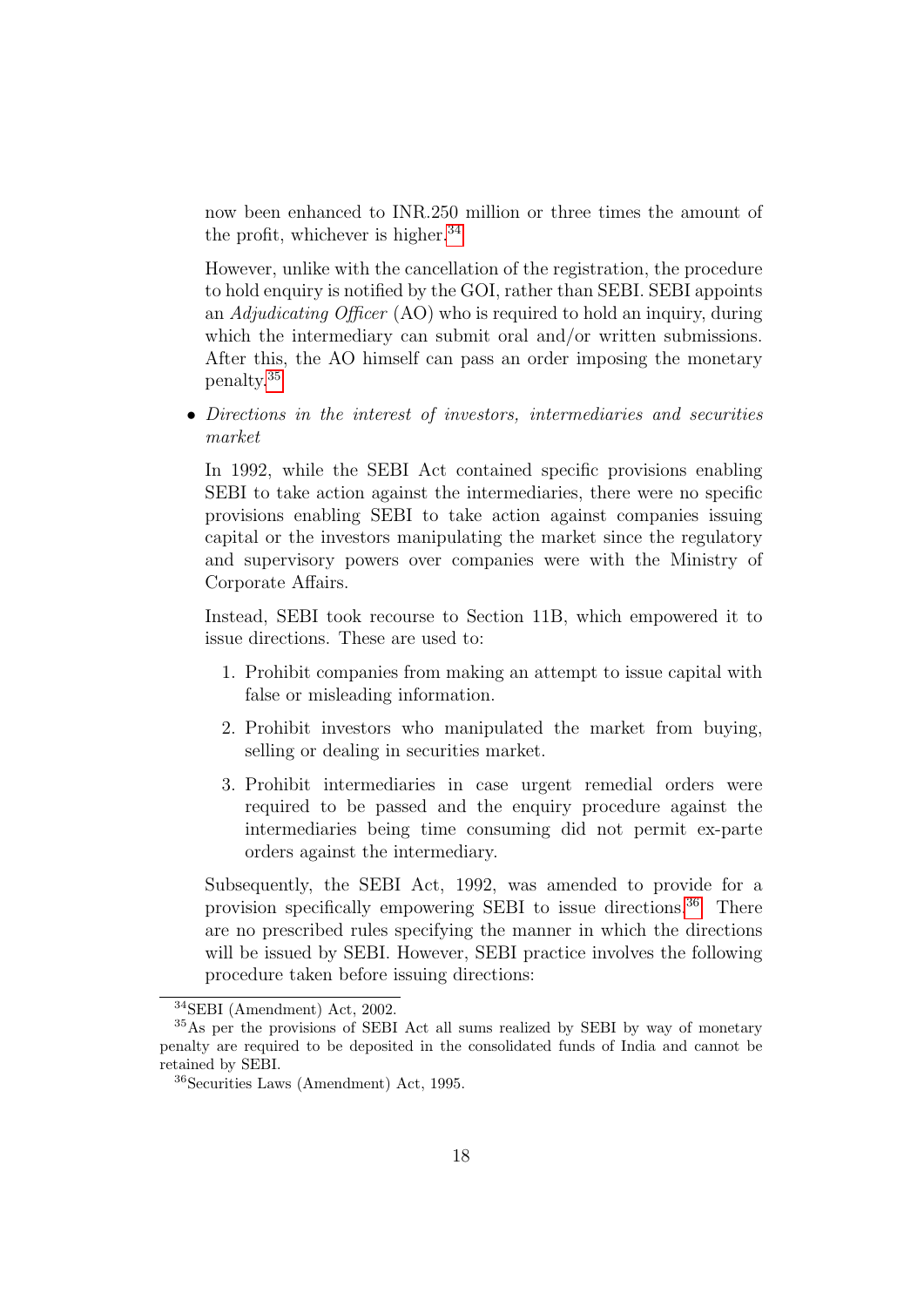- A member of the SEBI Board will issue a show cause notice to the person against whom directions are proposed to be issued.
- Initiation of an investigation or an inquiry is a must to use the powers to use directions.
- An opportunity of making written and oral submissions is given to the noticee. However, in case SEBI has to take action urgently in the interest of the investor or the intermediaries or the security market, then SEBI has on many occasions passed directions by giving a post decisional hearing.[37](#page-20-0) In other words, SEBI would take action and thereafter will give hearing.[38](#page-20-1)

However, the recent trend in SEBI is not to resort to post decisional hearing but to pass orders after a hearing is given. This can be substantiated by the observation that the majority of the orders passed after 2008 are orders passed after giving a hearing.

– In the hearing, the noticees are permitted to be represented through a lawyer and thereafter a order is passed.

After the hearing, a formal order is passed. The help of the legal department may or may not be taken. The quasi judicial orders of SEBI are passed by the following officers:

- 1. Monetary penalty is imposed by a Division Chief.[39](#page-20-2)
- 2. Orders to intermediaries under their respective regulations as a consequence of an report by the EO is passed by the WTM.
- 3. Directions or orders under the SEBI Act are passed by WTMs.[40](#page-20-3)

All orders passed by SEBI are reasoned orders. Each order is self sufficient containing facts and rationale before it is disseminated to the public. During the enforcement, or once the enforcement functions of SEBI are complete, the aggrieved person can appeal to the Securities Appellate Tribunal (SAT) against any order passed by SEBI.[41](#page-20-4)

<span id="page-20-1"></span><span id="page-20-0"></span> $372^{nd}$  proviso of Section 11(4) of the SEBI Act, 1992.

<sup>38</sup>There are numerous case laws on this. One example is the Order in the matter of IPO irregulatities. [http://www.sebi.gov.in/cms/sebi\\_data/attachdocs/1287741363827.](http://www.sebi.gov.in/cms/sebi_data/attachdocs/1287741363827.pdf) [pdf](http://www.sebi.gov.in/cms/sebi_data/attachdocs/1287741363827.pdf)

<span id="page-20-2"></span> $39$ Section 15(I) of the SEBI Act, 1992.

<span id="page-20-3"></span><sup>40</sup>Section 11, 11(B), 11(D) and 11(4) of SEBI Act, 1992

<span id="page-20-4"></span><sup>41</sup>Section 15T of the SEBI Act, 1992.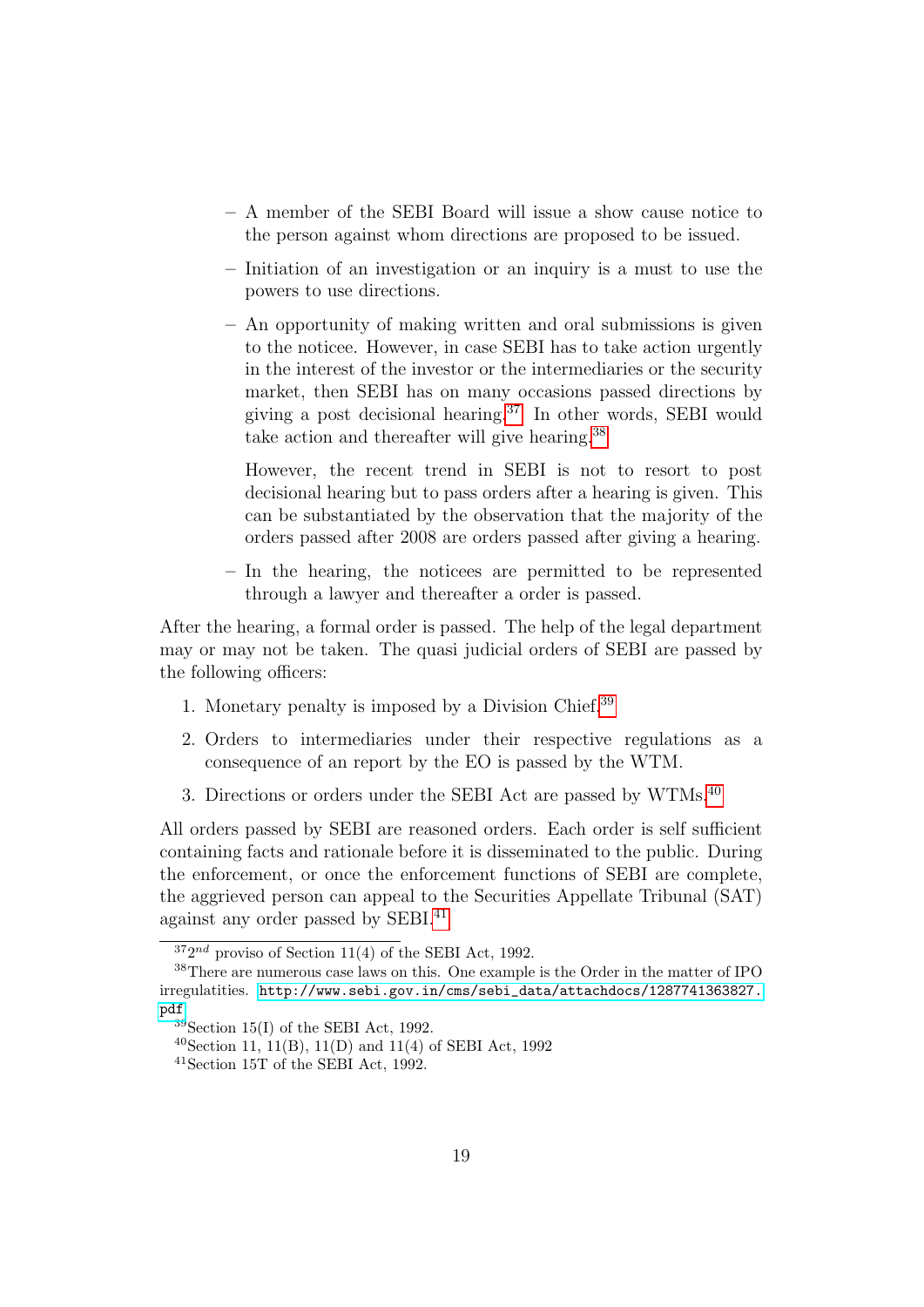### <span id="page-21-0"></span>Table 1 Annual outcomes on SAT hearings on appeals against SEBI orders, 1998–2009

This is an analysis series of case outcomes heard by the SAT between 1998 and 2009, where the case is an appeal against a SEBI order. The outcomes are organised as

- For where SAT upholds the SEBI order fully,
- Against where SAT does not,
- Others means those cases that include infructuous petitions, withdrawn appeals, time barred appeals and so on. These are cases that effectively uphold the SEBI order, but have not been decided based by examining the merits of the case.
- *Modified* stands for cases when the original SEBI order was upheld, but the SAT changes it in order for it to be made more just or equitable. When the penalties are reduced, the order of imposing the penalty is upheld, but the amount of the penalty is reduced, thus this is a decision which modifies the earlier order.

In the last two columns in the table, we club the cases into a binary classification of  $For*$ and Against. Here, the cases marked as Others and Modified have been included in the set of outcomes marked  $For^*$  SEBI.

|                                                                                           | Number of hearing outcomes |                |                |              |                | $(\%)$<br>Fraction of total |        |  |  |  |
|-------------------------------------------------------------------------------------------|----------------------------|----------------|----------------|--------------|----------------|-----------------------------|--------|--|--|--|
| Year                                                                                      | Against                    | For            | Others         | Modified     | Total          | Against                     | $For*$ |  |  |  |
| 1998                                                                                      | 1                          | 1              |                |              | $\overline{2}$ | 50                          | 50     |  |  |  |
| 1999                                                                                      | 3                          | $\overline{2}$ |                | $\mathbf{1}$ | 6              | 50                          | 50     |  |  |  |
| 2000                                                                                      | 8                          | 6              |                |              | 14             | 57                          | 43     |  |  |  |
| 2001                                                                                      | 14                         | 17             | 5              | 5            | 41             | 34                          | 66     |  |  |  |
| 2002                                                                                      | 13                         | 13             |                | 1            | 34             | 38                          | 62     |  |  |  |
| 2003                                                                                      | 17                         | 18             | $\overline{2}$ | 7            | 44             | 39                          | 61     |  |  |  |
| 2004                                                                                      | 30                         | 63             | 18             | 40           | 151            | 20                          | 80     |  |  |  |
| 2005                                                                                      | 27                         | 76             | 21             | 55           | 179            | 15                          | 85     |  |  |  |
| 2006                                                                                      | 145                        | 85             | 46             | 16           | 292            | 50                          | 50     |  |  |  |
| 2007                                                                                      | 44                         | 56             | 24             | 13           | 137            | 32                          | 68     |  |  |  |
| 2008                                                                                      | 69                         | 57             | 66             | 9            | 201            | 34                          | 66     |  |  |  |
| 2009                                                                                      | 56                         | 88             | 48             | 16           | 208            | 27                          | 73     |  |  |  |
| Total                                                                                     | 427                        | 482            | 237            | 163          | 1309           | 32                          | 67     |  |  |  |
| Compiled from Orders of SAT under Orders/Rulings at http:<br>Source:<br>//www.sebi.gov.in |                            |                |                |              |                |                             |        |  |  |  |

Table [1](#page-21-0) shows how the SAT has ruled on appeals against SEBI orders between 1998 and 2009 (inclusive). On average, SAT has upheld the SEBI order ( $For$ ) in typically 70 percent of the cases. However, a significant fraction of these are cases that are those where the complainant has not followed up on the appeal (counted as *Other*) and therefore gets counted in the For category. These were around 14 percent in 2005 and 32 percent in 2009. More interesting are those cases when SAT upholds the SEBI order, but chooses to modify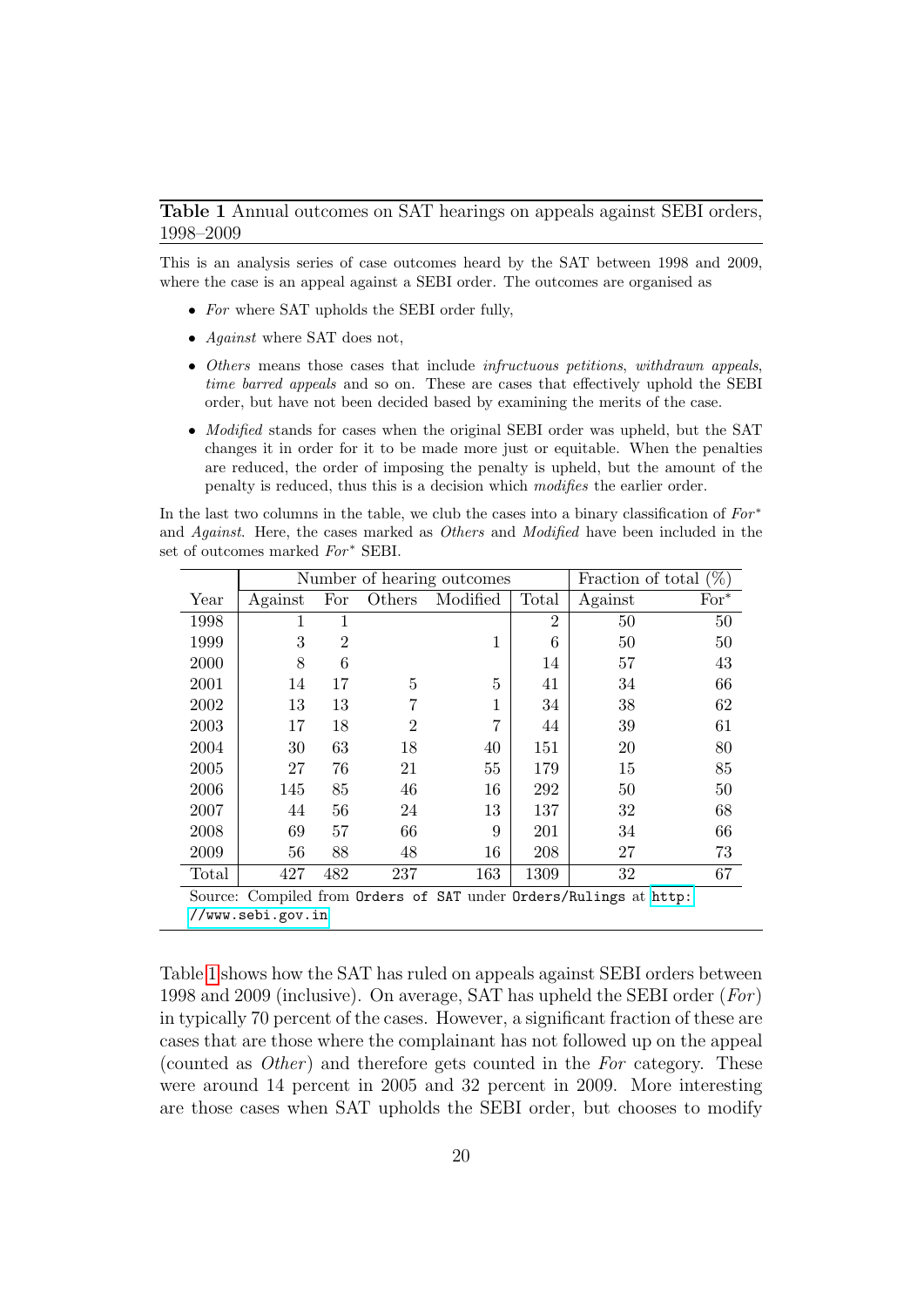the order. These are also a sizeable fraction of the For SAT outcomes, as much as 36 percent in 2005 and then reducing significantly after to around 11 percent in 2009.

This is a useful snapshot of the quality of outcomes of the legal process at SEBI. If the cases had fallen unilaterally either in the category of For or Against, it ought to be treated as a cause for concern: an appeals process against the regulator ought to be capable of taking an independent view of the order.

### <span id="page-22-0"></span>4 Principles

The previous section has summarised the mechanisms used by SEBI in the enforcement process. We now turn to the foundations, to the principles which must guide the regulatory process, which are:

- 1. Transparency and fairness in regulatory functioning.
- 2. The enforcement mechanism adopted by SEBI gives due recognition to the principles of natural justice and the fundamental rights guaranteed under the Constitution of India.
- 3. Judicial control of administrative action.

### <span id="page-22-1"></span>4.1 Transparency and fairness in regulatory functioning

Transparency in the proposed regulatory frame work provides for a salient and democratic safeguard against uncertainty, suspicion, mistrust and apprehension in the minds of the market participants about the regulatory framework. It is a mechanism to ensure that the regulatory framework is not de-hors or beyond the provisions of the parent Act or will not be in violation of the fundamental rights guaranteed to every citizen of this country under the Constitution of India.

The consultation process enables market participants to be involved in the decision making process. The consultation process enables the regulator to get information regarding the ground reality so that regulatory decisions are sound. It also enables the regulator to make adjustments in regulations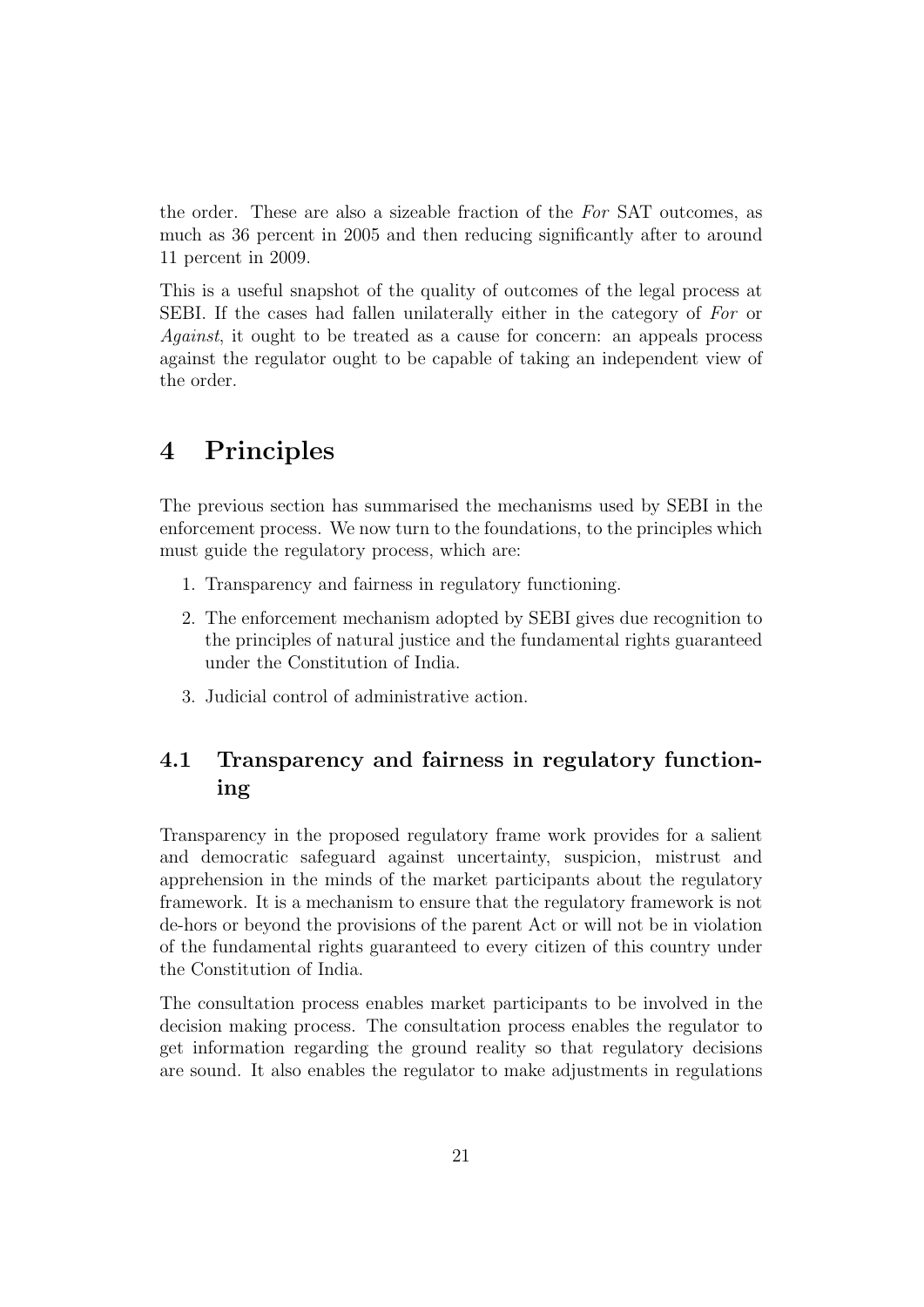before they are promulgated. This ensures the existence of more balanced sub-ordinate regulations.<sup>[42](#page-23-1)</sup>

It is also a mechanism to ensure that powers are not misused or abused. Since the process interfaces with the public domain, the misuse of powers can be reduced by the parties interested in sound regulation – the government, market participants, as well as investors. Further, the ability of the regulator to notify the regulatory framework gives autonomy and independence to the regulator. With such a process in place, to a large extent, the securities market gets regulated by desirable best practice regulations as the process drives the regulator to introduce a framework that is conducive to the market and the investors.

### <span id="page-23-0"></span>4.2 Enforcement mechanism

For a regulator to effectively discharge the various activities entrusted to it, it needs powers to enforce regulations. This means that when there are alleged violations of regulations the regulator has to be able to conduct effective investigations and enquiry. The regulator has to be equipped to garner information, gather evidence and facts in a timely manner from the concerned entities.

However, it must be ensured that the investigations and enquiry are conducted within the four cornerstones of law while respecting the fundamental rights guaranteed to a person under the Constitution of India including compliance with the due process of law. The right of search and seizure of documents, property, bank accounts, attachment of securities are draconian powers affecting the right of privacy and confidentiality of a individual, and the right to property provided in the Constitution.

The adverse affect on the use of investigative powers against an individual cannot be underestimated or ignored. The use of statutory powers to collect information from an individual interferes with his liberty. While it is uncertain whether an investigation process may result in any disciplinary action and penal orders, the initiation of investigation by itself against an entity may have serious consequences for the market entity. A pending investigation subjects a person to a good deal of physical inconvenience, mental agony and expenses. Adverse effect on his business and reputation are always felt, irrespective of the final outcome of the investigation.

<span id="page-23-1"></span><sup>42</sup>Any regulatory framework notified under the provisions of a Act are subordinate to the Act and hence are called subordinate regulatory framework or subordinate legislation.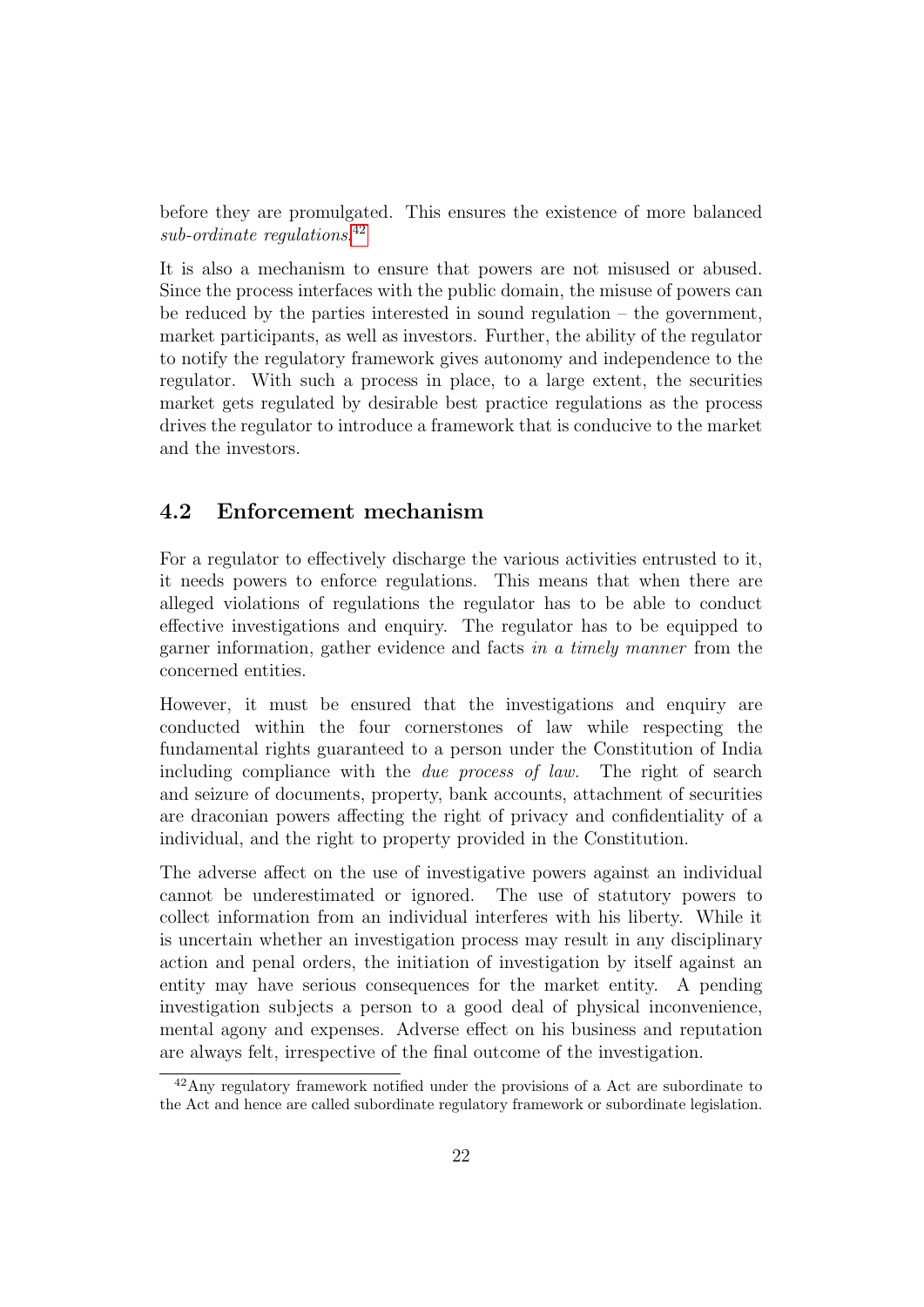It is, therefore, necessary to reconcile the administrative exigency of holding an investigation into the affairs of an individual with his interests and rights by providing adequate safeguards subject to which the administration may invoke its power of investigation so that the investigations are fair.

Lawmakers are very cautious while granting these powers to any authority within or outside the GOI. A balance between the grant of power of investigation and inquiry and ensuring misuse of the same is achieved by providing procedural safeguards. This involves providing for a procedure specifying the *manner*, method and circumstances in which an investigation and inquiry can be conducted. Initiation of a investigation with the prior approval of a senior officer, control of the investigations and inquiry and thereafter reporting to a senior officer is a sine qua non for ensuring fair investigation and inquiry.

Such procedures are aimed at making it difficult for investigations to become a tool in the hands of a officer of a regulator, determined to harass a market player. This results in minimizing the abuse and misuse of investigative powers. Failure to observe the procedural safeguards has resulted in the Supreme Court striking down the very enforcement action.

### <span id="page-24-0"></span>4.3 Administrative adjudication: Quasi Judicial proceedings

Typically, the function of adjudicating disputes between two entities is vested in a Court. However with backlogs and delays increasingly prevalent in the adjudication process of the Courts, coupled with requirement of adjudication in specialized areas, law makers increasingly empower the regulators to be adjudicators. Here, the regulators end up discharging quasi-judicial functions.

Since the judicial functions are discharged by executives, there is some leeway provided in strict compliance of law by the executives. Strict compliance or requirement of formal procedure, strict laws of evidence and civil procedure code are not required to be followed. In such a setting, it becomes even more crucial and essential that the quasi-judicial functions discharged by the regulator are just and fair so that injustice is not done to any affected party, and that decisions will be fair and unbiased.

1. The person affected should normally be heard before a decision is taken. This is on the basis of the principle Audi-alteram partem that is a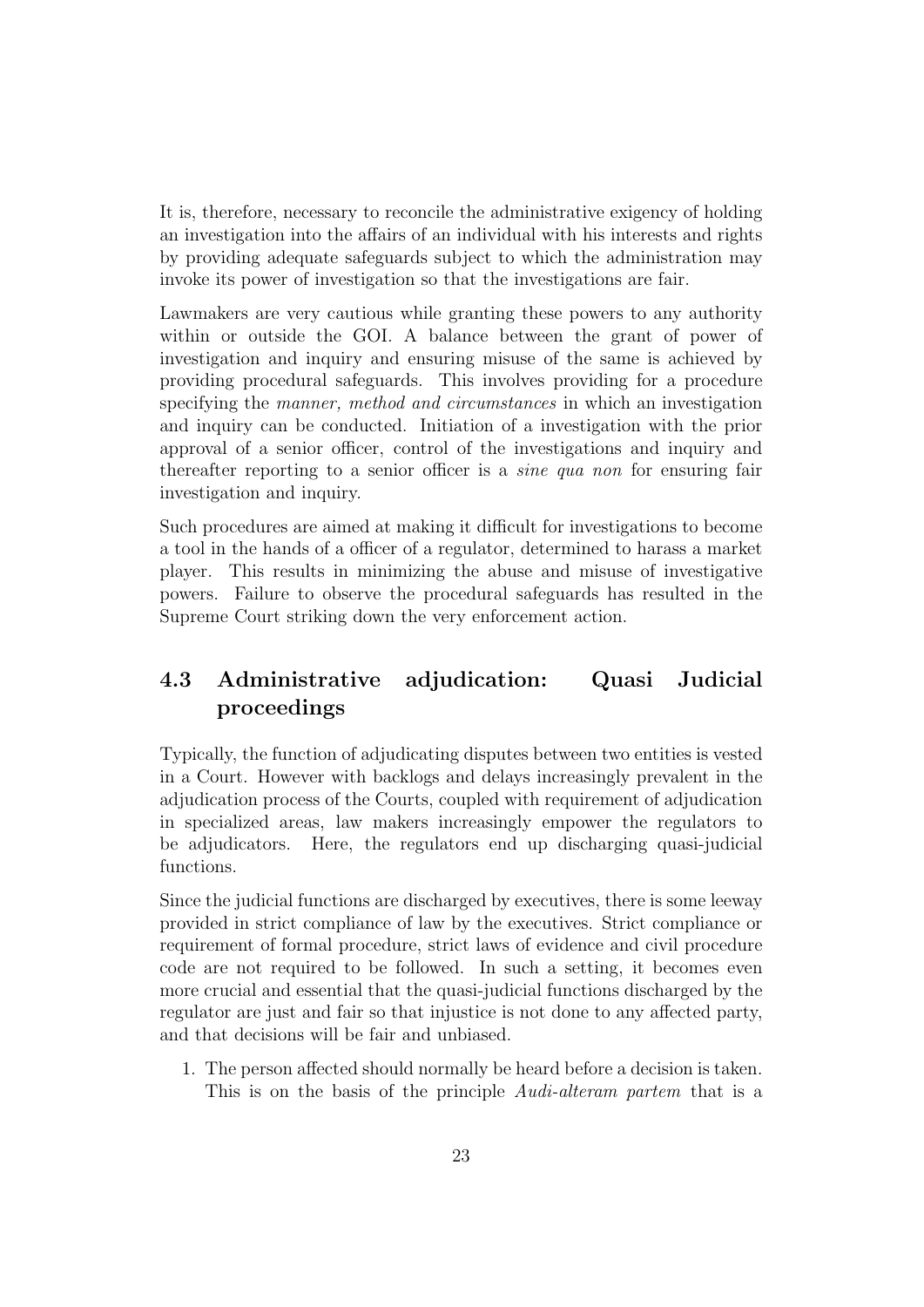person affected has a right to be heard. Right of hearing does not have fixed criteria. Some basic requirements are:

- The noticee gets an adequate notice and an adequate effective opportunity to defend himself.
- The noticee should be given all the evidence on which the adjudicator is relying on. The principles of natural justice are infringed if a adjudicatory body decides a matter on the basis of documents and information unknown to the noticee.

In India, an adjudicating order made without complying or following the principles of natural justice is normally void. However, there are judicially recognized exceptions to the compliance with the principles of natural justice. One recognized exception is a post decisional hearing given to the affected party even after the decision is taken.<sup>[43](#page-25-0)</sup>

- 2. Fair hearing also requires compliance of: $44$ 
	- The authority deciding the matter should be free from *bias*, of which there can be at least three types.
		- Pecuniary bias,
		- Personal bias and
		- Policy bias.

While a pecuniary and a personal bias may not require any deliberation, a policy bias arises when the adjudicator has been associated with the office for so long that he acquires a interest in the subject of the organization where he is working. An adjudicator can not develop the same kind of neutrality and sole objectivity towards issues and policies being canvassed before the adjudicator. This also leads to what is known as official bias as the officials imbibe some pre-disposition or interest vis-a- vis the proceedings.

• No one should be a judge in his own cause which means that the judge has to be impartial.

The procedure adopted by the authority while taking enforcement action and adopting quasi-judicial proceedings must be such that the affected party gets

<span id="page-25-1"></span><span id="page-25-0"></span><sup>43</sup>AIR 1978 SC page 598

<sup>44</sup>This is not a position of law, but rather well-recognised category of bias, that is our opinion based on legal commentaries.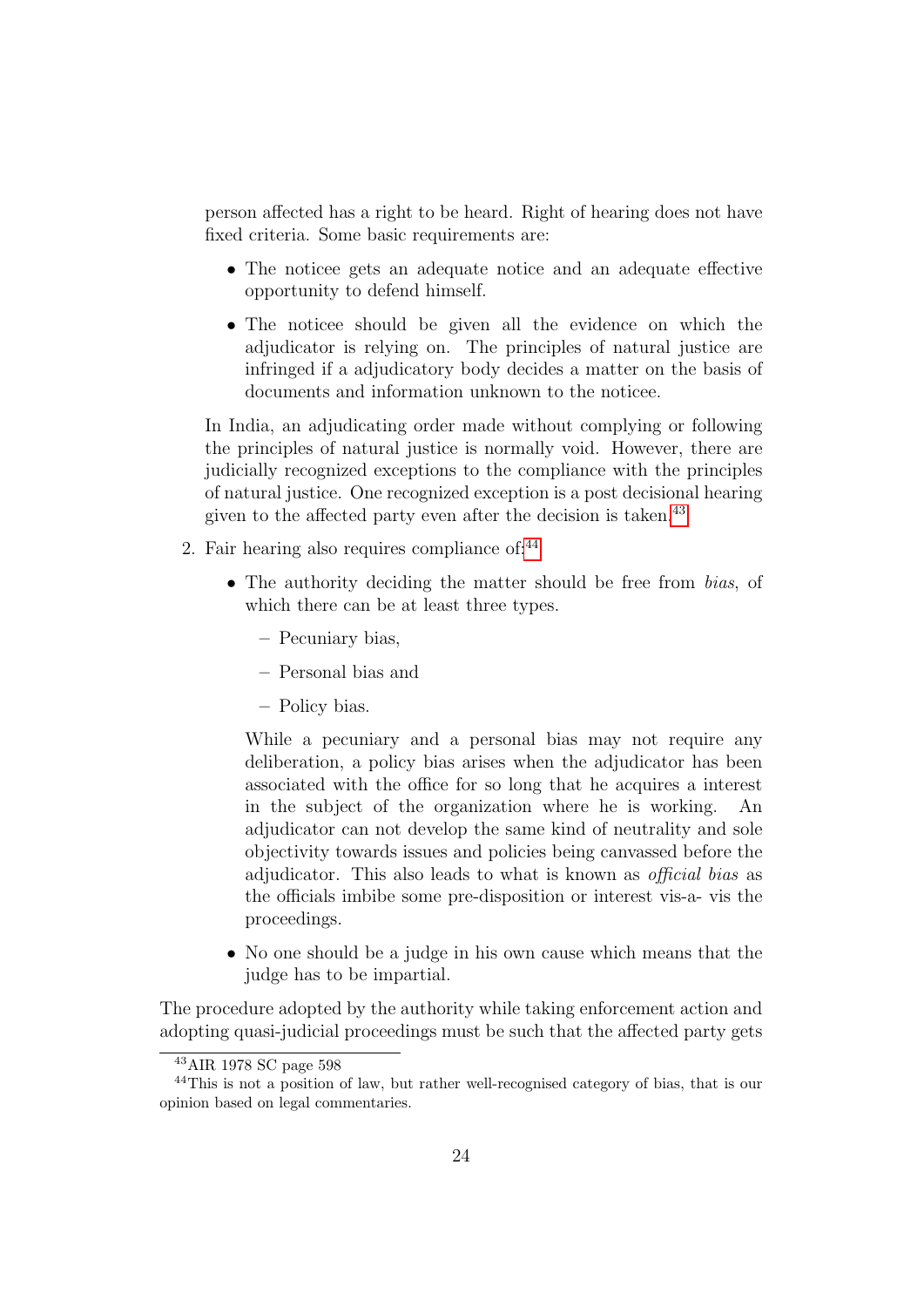a assurance that justice will be done. The procedure should be such that not only is justice done but it is also seen to be done.

### <span id="page-26-0"></span>4.4 Judicial control of administrative action

While autonomy in a regulator is desirable, regulators are subject to Parlimentary oversight. The executive, administrative and quasi judicial functioning of the regulator is required to be accountable. While the policy decisions of the regulator can be overviewed by the government, the executive functioning of the regulator can also be tested before a judicial authority on the test stone of arbitrariness, discrimation, unfair treatment and violation of fundamental rights. The quasi-judicial proceedings of the regulator is also under the control of a judicial authority.

The recent trend of setting up specialised Tribunals with expert members ensures that an aggrieved entity is able to access a quicker, efficacious and less expensive mechanism of ensuring justice is provided. For example, the Securities Appellate Tribunal (SAT) is move in that direction, which has been seen as very successful.

The availability of the writ jurisdiction of a High Court against the decision of a regulator also ensures a judicial remedy in case of violation of the fundamental rights of a citizen by the regulator.

### <span id="page-26-1"></span>4.5 Examples from the international experience

### International Organization of Securities Commission (IOSCO)

The IOSCO is an international organization with securities market regulators as its members has enumerated eight principles<sup> $45$ </sup> which are to be kept in mind while defining the role of the regulator in the securities market. These are listed below as:

- 1. The responsibilities of the Regulator should be clear and objectively stated.
- 2. The Regulator should be operationally independent and accountable in the exercise of its functions and powers.

<span id="page-26-2"></span><sup>45</sup>Available at <http://www.iosco.org/library/pubdocs/pdf/IOSCOPD154.pdf>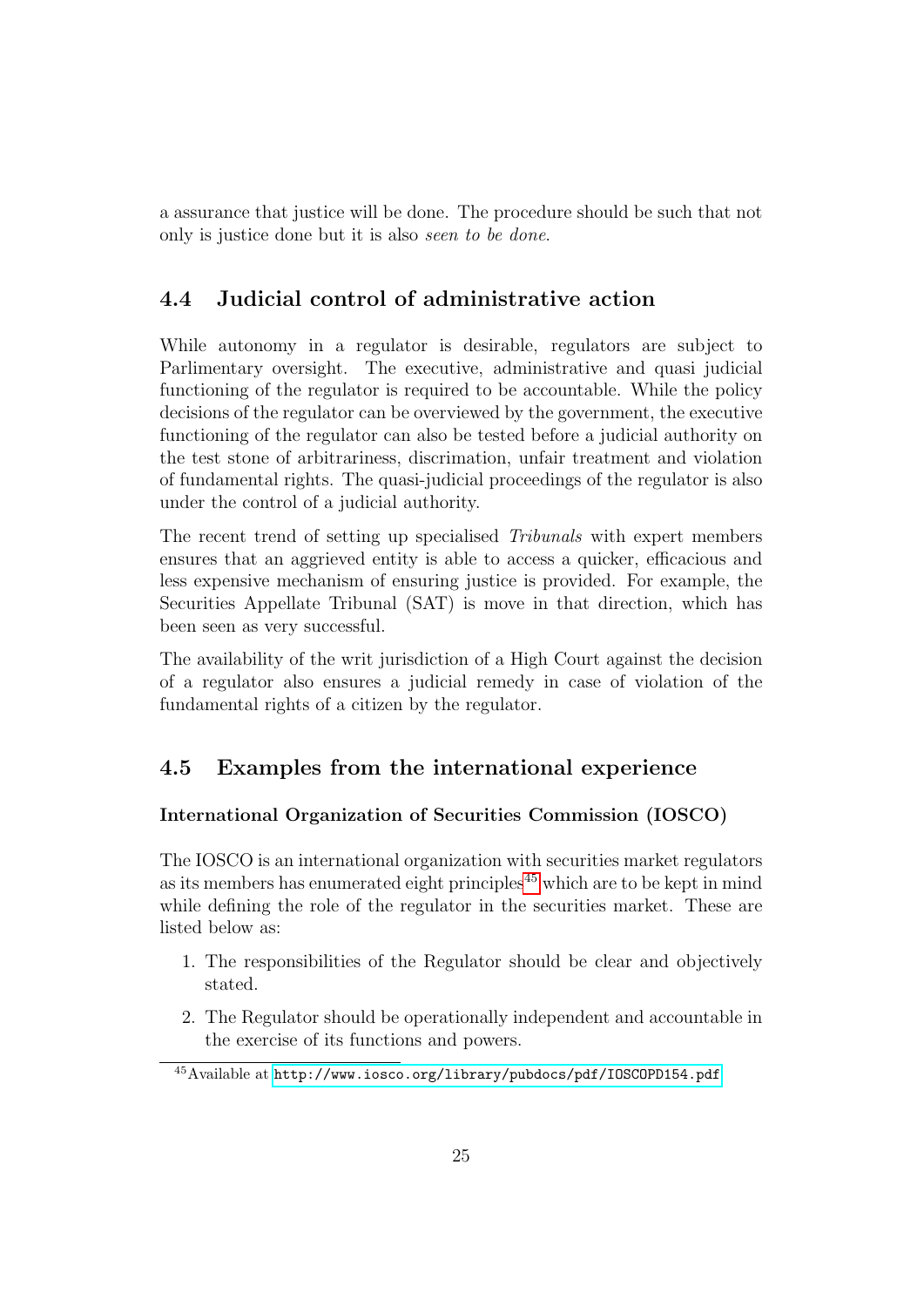- 3. The Regulator should have adequate powers, proper resources and the capacity to perform its functions and exercise its powers.
- 4. The Regulator should adopt clear and consistent regulatory processes.
- 5. The staff of the Regulator should observe the highest professional standards, including appropriate standards of confidentiality.
- 6. The Regulator should have or contribute to a process to monitor, mitigate and manage systemic risk, appropriate to its mandate.
- 7. The Regulator should have or contribute to a process to review the perimeter of regulation regularly.
- 8. The Regulator should seek to ensure that conflicts of interest and misalignment of incentives are avoided, eliminated, disclosed or otherwise managed.

These principles are fundamental to the functioning of any regulator. They are so fundamental in nature that they could be made uniformly applicable to any regulator irrespective of their area of functioning.

#### The UK Financial Services and Markets Act (FSMA)

The FSMA in the U.K. empowers the Financial Services Authority (FSA) to carry out enforcement actions as well disciplinary proceedings against the violations of the said Act.

The procedure followed in both the UK and India are similar. The investigators are empowered to call for documents. After considering the evidence the Investigators prepare a report which is then usually sent to the entity who is alleged to have violated the Regulations. The entity investigated has an opportunity of responding to the report. After considering the response, the investigating team recommends a course of action to the regulatory decision committee of the FSA. This committee is the decision maker for the FSA. In case the entity alleged to have violated the Regulations does not agree with the recommendations of the committee, then the entity has an option of approaching the tribunal, which is a judicial body independent of the FSAs. The tribunal can then direct the FSA to take action, not to take action or to take a different action. Thereafter, the disciplinary proceedings are initiated against the entity alleged to have violated the Regulations.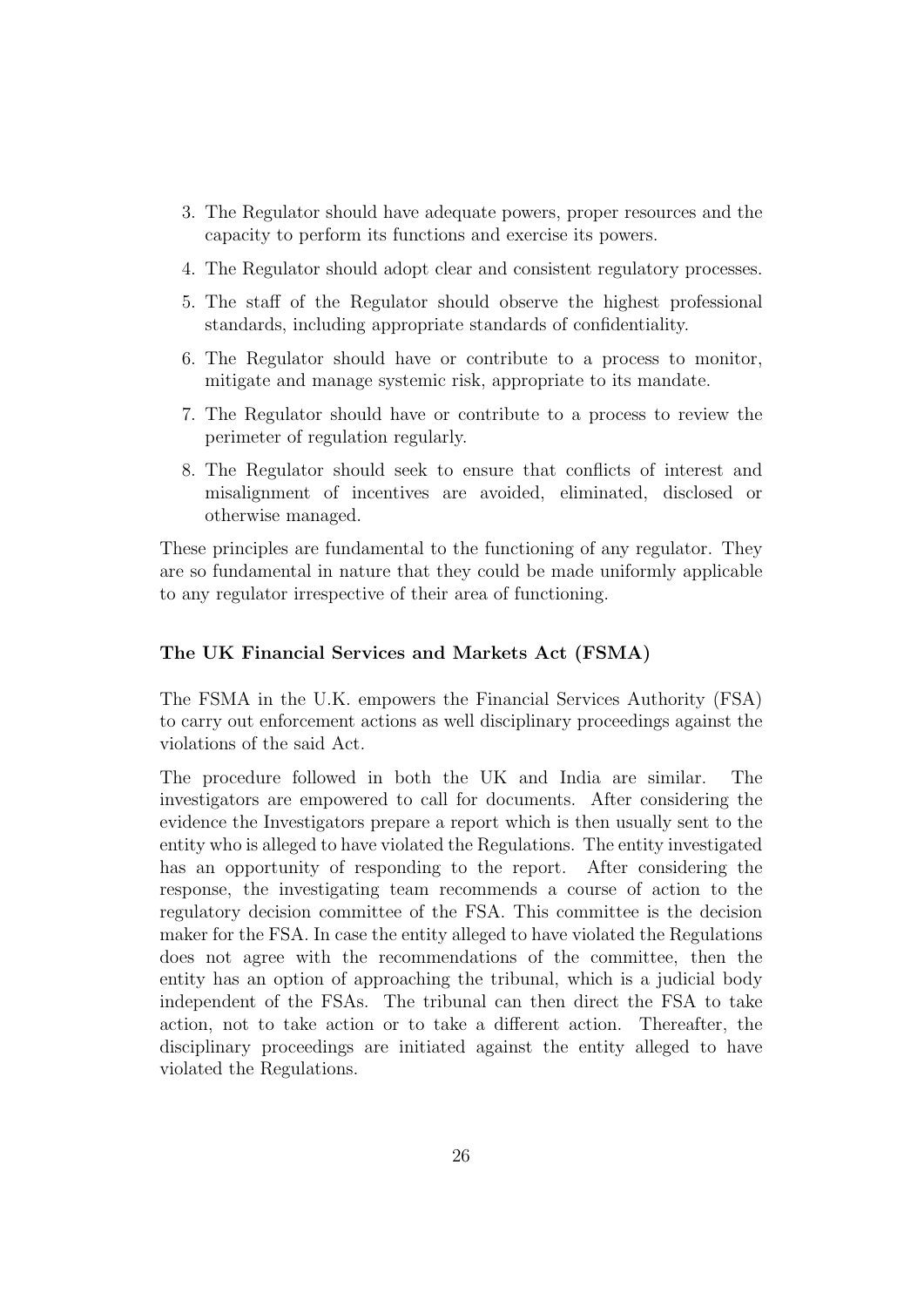### The Securities and Exchange Commission (SEC), U.S.

The SEC is required to issue a formal order of investigation. The staff of the commission can compel the witnesses to testify and produce books, records and the documents. The investigation findings are submitted to the Commission for review. The SEC can authorize staff to file a case in Federal Court, or to bring an administrative action by filing proceedings before the Administrative Law Judges (ALJ).

The ALJ are individuals who are independent of the commission and whose salary is not paid by the commission. They give a public hearing in which SEC representative and the alleged violator can remain present, and make submissions before the ALJ. The ALJ recommendes sanction after recording findings of fact. The decision of the ALJ can include suspension of registration of the intermediary, disgorgement of illegal gains. The SEC can then appeal to the ALJ, who can affirm, reverse or remand the matter.

It is also open to the SEC to file a complaint with the district court. The complaint can also request the district court to pass an order including a prohibitory order prohibiting the entity for violating the law. The civil court can also impose monetary fines and order disgorgement.

Class action suits are another striking feature of the US judicial systemwherein a representative proceedings on behalf of the investors and or persons adversely affected can be preferred before a court in the US. However, in India, the class action suite as preferred in the US are not legally permissible.

### <span id="page-28-0"></span>5 Some proposals for change

In this section, a set of proposals are offered for strengthening the SEBI enforcement process. Some of these can be implemented by SEBI, while others require amendments to law. Some amendments have been suggested in order to ensure that the policy changes are irreversible and are suggested out of abundant caution.

### <span id="page-28-1"></span>5.1 Rule making process by the Central Government

Even though the SCR Act contains provisions for delegating powers of the GOI, the government does retain powers for rule making in some areas of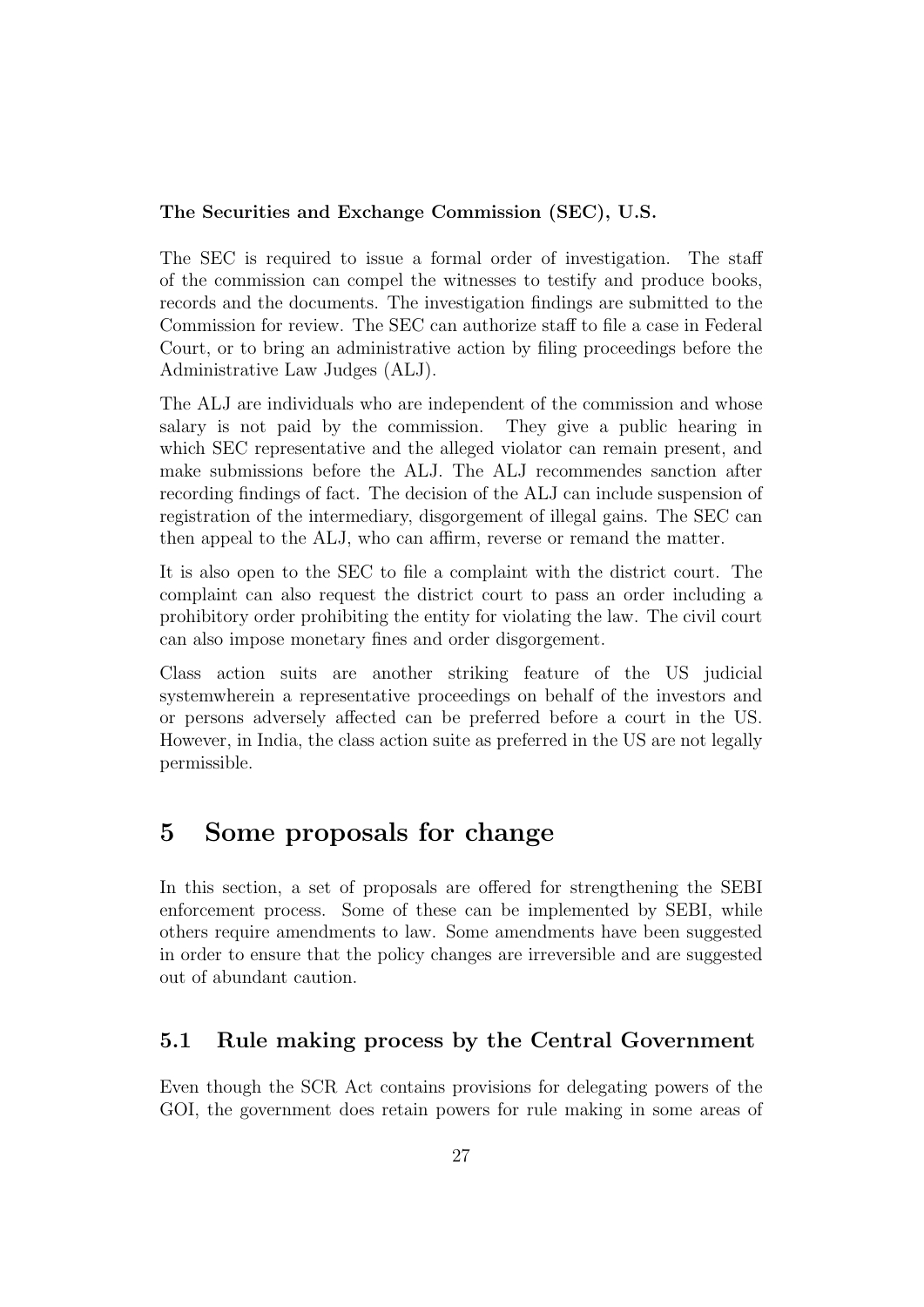the securities markets. For example, the GOI is empowered to make rules regarding:

- The manner in which the applications for grant of recognition to stockexchanges.
- Conditions to be imposed for grant of recognition of stock-exchange.
- Documents which should be preserved by stock-exchanges.
- The manner in which an enquiry can be made by stock-exchange.
- Requirements to be complied with for a company seeking listing of securites.
- Grounds of delisting of securities.<sup>[46](#page-29-0)</sup>

However, there is a strong case to be made at this stage of securities market development, to consider changing the above provision of the Act to shift more regulatory responsibility onto the regulator. This rests on a three-part argument:

1. Under the 22 years that SEBI has been the regulator of the securities market, there has been considerable progress in market development and the reach of equity market among both investors as well as firms. SEBI has shown itself to be capable of a more comprehensive regulatory and supervisory role in the securities markets. During this phase, there have only been a few instances where the GOI has been required to step in and use supervisory powers to notify rules affecting the operations of securities market.

Typically, the rule making process involves matters related to the markets, regarding which the regulator is likely to have a better understanding compared with the GOI given their continuous interaction with the market and market participants. For example, one effort about rule-making from the GOI was to move public shareholding in listed firms to a minimum of 25%. The decision as to how much public float should be available is a operational matter which should be left to the regulator, and what the GOI should not concern itself with.

2. Further, unlike the SEBI process of rule making for the securities, the GOI process is neither transparent nor does it follow any consultative

<span id="page-29-0"></span> $46$ Section 8 of the SC(R) Act, 1956.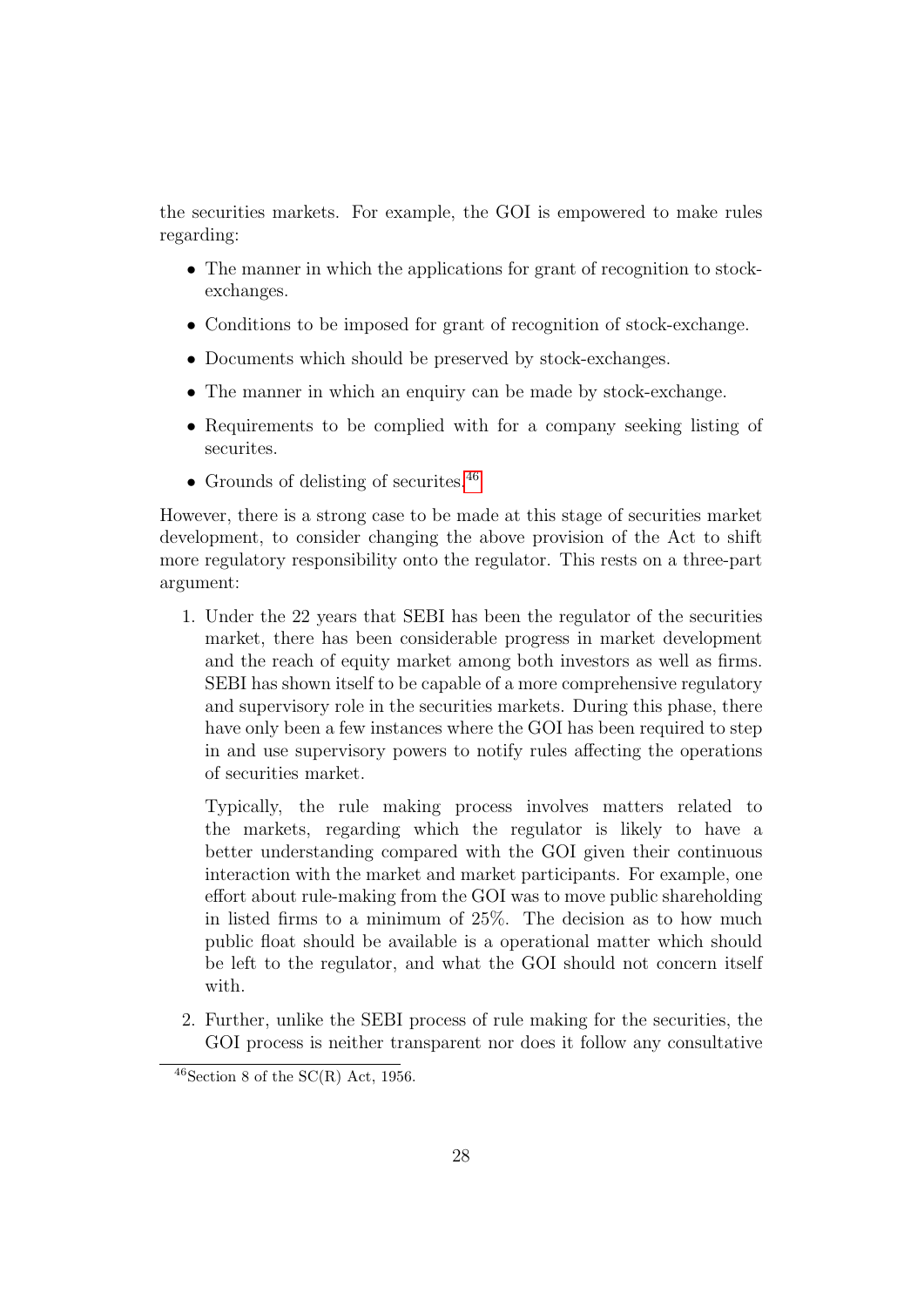process while notifying the rules under the SEBI Act. There have only been one or two instances when such a process has been followed.

There is no rationale justifying the secrecy in the rule making process of the GOI.

3. Finally, a more explicit shift of regulatory responsibility also means a more explicit accountability.

Proposed changes: The SC(R) Act should be amended to delete the provisions wherein the GOI is empowered to make rules relating to the operations of the securities market. SEBI should be empowered to make regulations for all operational matters under the SC(R) Act. The Act should also be amended to ensure that, irrespective of which government is in power or the bureaucrat in charge, a consultative transparent process is always followed in the rule making process.

### <span id="page-30-0"></span>5.2 Regulation making process by SEBI

As pointed out earlier, the rule making process of SEBI has a high degree of transparency when it puts up its consultative papers and committee reports in public domain and seeks comments and suggestions on the same. SEBI was the first of the regulators that started thisprocess, and stood out in stark comparison with the process followed either by the GOI or any of the other regulators.

This consultative process can be further enhanced if the public hearings held on the draft regulations are put on the web-site. Presently SEBI does not have a formal system of public hearing before the rules are enacted by SEBI, unlike in the U.S. where public hearings on the proposed rules are held.

Other than through media reports, the Indian public do not have access to the comments and suggestions received on a proposed draft. Theoretically, draft regulations can be opposed by each and every single public comment that it receives. Yet, the regulator can still notify the same, since the public need not necessarily come to know what the public opinion about the draft regulations are.

If public hearing is not feasible given the size and scope of the Indian investor base, than the comments received can be put out in public domain through the SEBI website. The present process at SEBI involves the preparation of a tabular chart collating all the suggestions, that is circulated to the Board members before the regulations are amended and/or notified.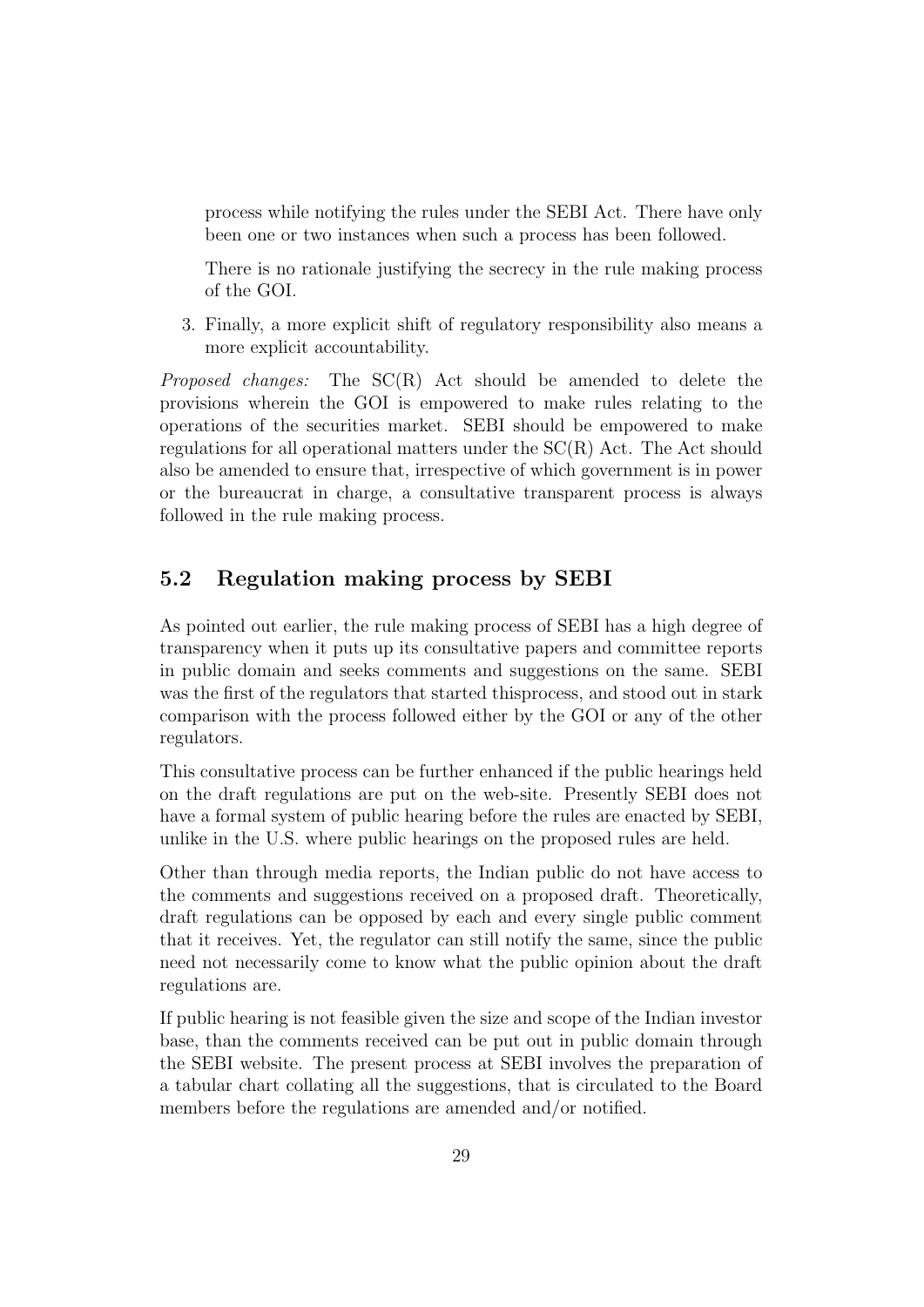Proposed changes: It would be optimal for consistency, that Act be amended to make it mandatory for SEBI to follow the highest level of transparency in the consultative process. This has to be a irreversible process making it legally impossible for SEBI Board to stop the transparent consultative process, or to adopt a facade of a consultative process.

### <span id="page-31-0"></span>5.3 Constitution of SEBI

SEBI is a statutory regulator that has the autonomy to enact a regulatory framework applicable to the whole country, as well as to discharge quasijudicial functions which affects the fundamental rights of a citizen. It would be prudent that the regulator has at least one full time member who has had practical experience in the field of law.

Regulators all over the world appoint people, who practiced law at some point of time in their profession, as the chairperson of the organisation. It is unusual that SEBI does not have a whole time legal member to guide the regulator. The quality of legal advise differs when it is given by a person who has practiced law vis-a-vis a person who has acquired the knowledge of law, incidently or theoretically, and not out of practical application.

A whole time legal member, besides giving advice, can be in charge of quasi-judicial proceedings of SEBI. SEBI has historically always appointed a operational department non-legal WTM to be in charge of legal affairs and enforcement as well as quasi-judicial proceedings. The portfolio of the WTM can change any time by one replacing the other. This becomes a more complicated issue since the whole time operational member has never practised law, but acts as a quasi-judicial member for the operational decisions of the other WTMs. SEBI faces legal issues day in and day out. In-house professional expertise is essential.

Proposed changes: It is recommended that the SEBI Act be amended so that the SEBI Board consists of at least one WTM with adequate practical experience in law and legal practise. The presence of a dedicated whole time legal member, and a separate set of officers in charge of quasi-judicial functions, at SEBI will not only give the feeling that justice is done but also that justice is seen to be done.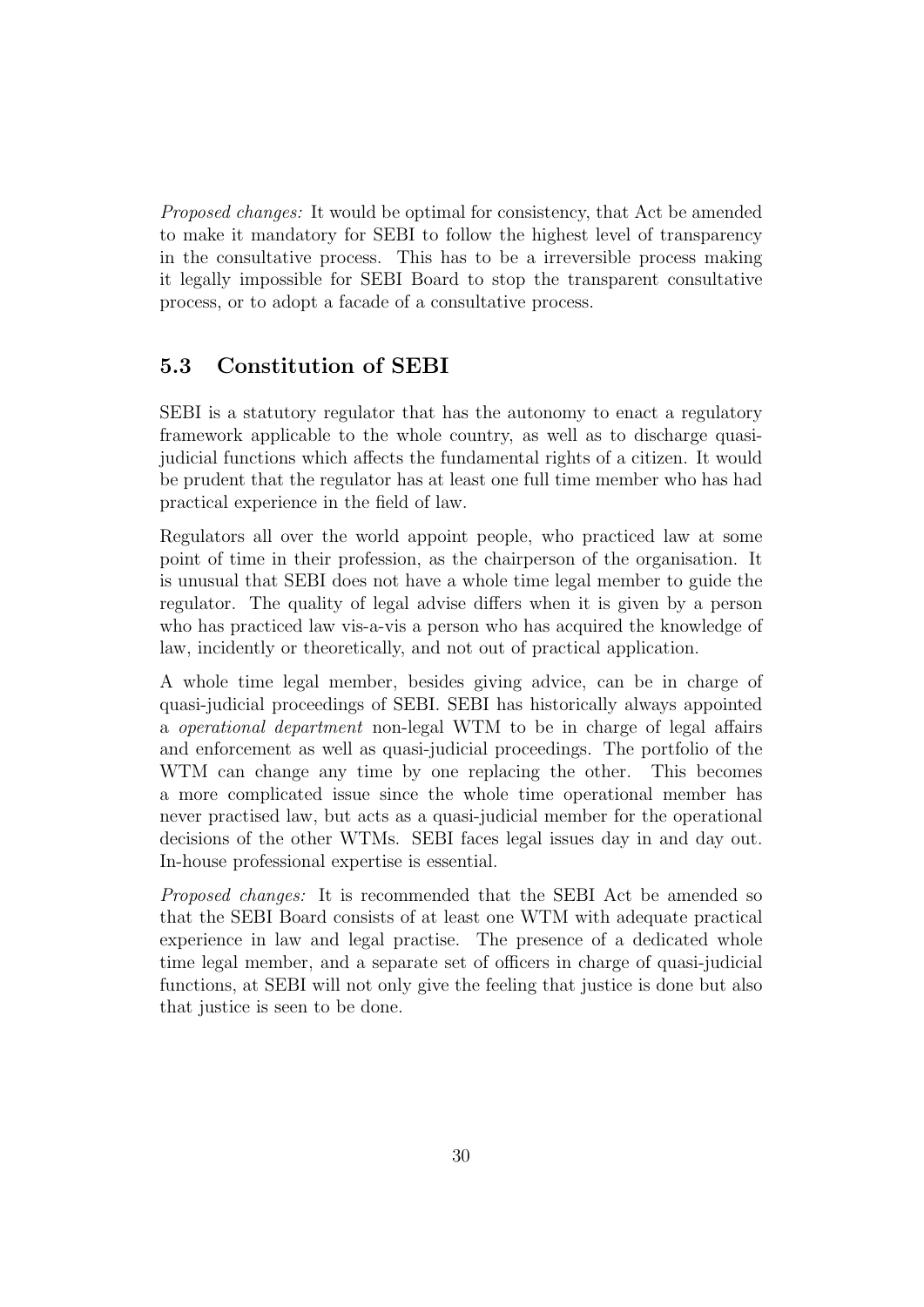### <span id="page-32-0"></span>5.4 Informal guidance

A large number of the ruling from SEBI are done through the mechanism of "informal guidance". This informal guidance scheme of SEBI requires to be made formal. As of today, it gives the impression of being half hearted, that it gives the regulator the ability of being bound while, at the same time, being able to say that the guidance is not binding.

It is most probably because of the absence of statutory power and specific provisions in the SEBI Act that SEBI may not be able to notify the advance ruling procedure as is found in other statutes. Presently, guidance is given by the executive directors of SEBI. It is not binding on the SEBI Board. It then becomes a guidance ruling, rather than an advance ruling.

It is presently possible for the SEBI Board to take a position which is contrary to the position taken in the informal guidance. The SEBI board can be bound by a guidance that is given by a person authorized to give advance rulings. Hence the constitution of persons authorized to give the advance ruling has also to change.

Proposed changes: Amendments to SEBI Act will be required in order to introduce a whole hearted advance ruling system binding on SEBI, and all concerned by law and not practice. Even the constitution of the advance ruling authorities will have to be provided in the Act to make it binding on the SEBI Board.

### <span id="page-32-1"></span>5.5 Recommendations for the enforcement process

### Multiciplity of proceedings

It has been observed that while the WTM issues notices for determining whether the noticee is guilty of an offence, at the same time an adjudicating officer can also issue a notice for determining whether the noticee is guilty or not. For example, the WTM issues a show cause notice to the noticee as to why an order under Section 11 B or Section 11 D should not be passed, i.e., restraining the noticee from buying selling or dealing in the securities market. At the same time, the adjudicating officer issues a show cause notice as to why monetary penalty up to 25 crores should not be imposed for the same violation. Hence, on the same facts, there is a multiciplity of proceedings initiated by the SEBI.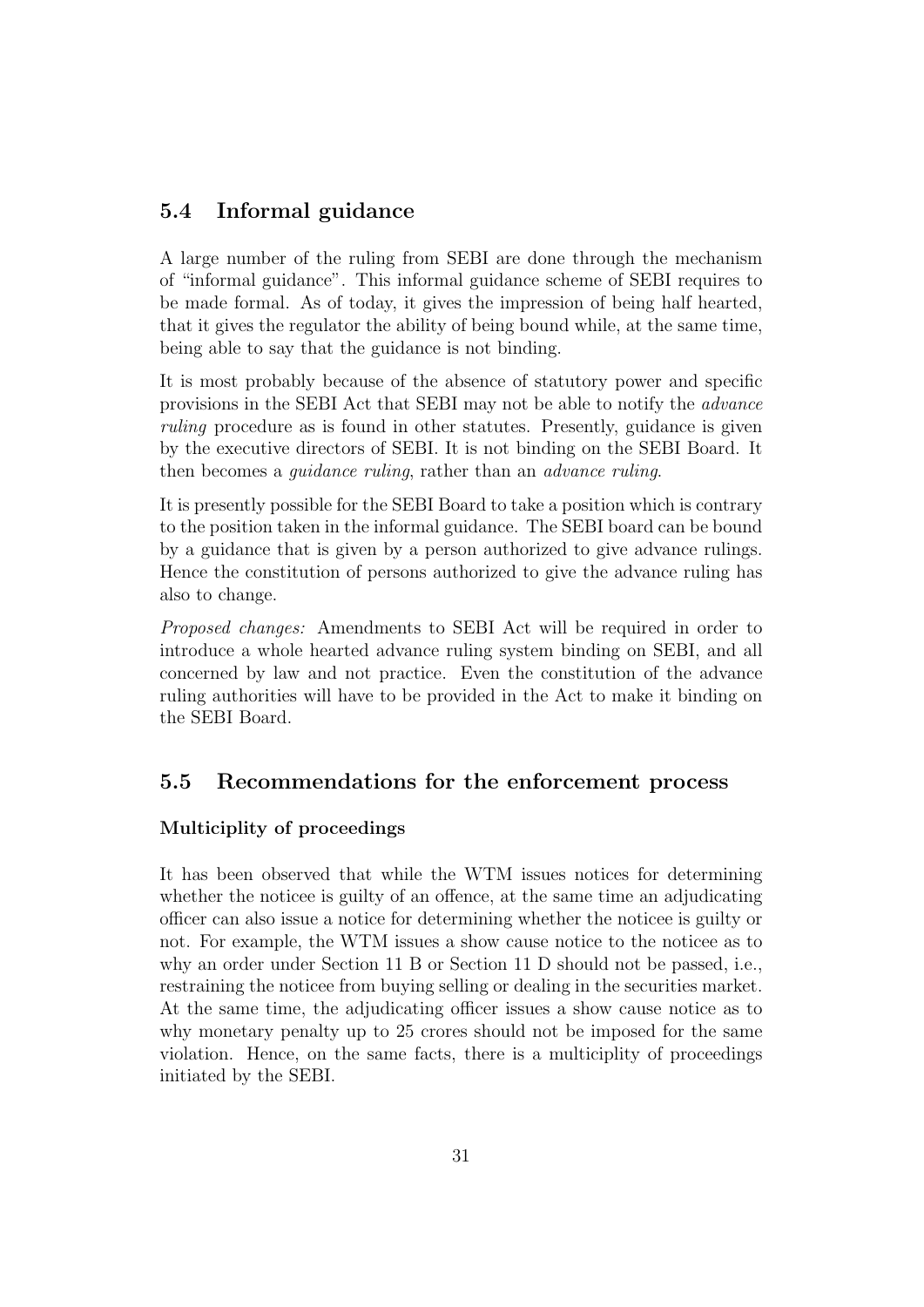Besides there being an harassment to the noticee, it also raises a question as to whose conclusion will be final, in case of conflict of opinion between a decision of the WTM and the adjudicating officer. In case the WTM finds a noticee guilty, whether an adjudicating officer who is junior to the WTM, will disagree with the findings of the fact recorded by WTM.

Suggested amendments: The SEBI Act, 1992, requires to be amended to ensure that the above situation is prevented. It is suggested that the Act be amended so that SEBI can appoint one officer who is empowered to issue orders imposing monetary penalty and or order of suspension and cancellation of certificate as well as pass orders under Section 11B or 11/4 of the SEBI Act.

Pending amendments to the Act, SEBI can to an extent avoid the above situation by adopting the following policy decisions:

- 1. Section 11 (including 11B, 11/4 etc.) should be used in an emergency situation and when no other legal action is provided for in the Act in case of default by any person.
- 2. Even if recourse to Section 11 is taken, then to the extent possible (unless an emergency situation arises) ex-parte orders under Section 11 are to be avoided.
- 3. Pending proceedings under Section 11 before the WTM, an adjudicating officer or an inquiry officer should not be appointed.

#### The review process

A review of the decision given by the WTM passing a quasi-judicial proceedings or by the adjudicators should be permissible. The power of review enables the quasi-judicial authorities to correct mistakes, apparent from the record, made by them while passing a order. The scope of review can be defined. However, the review is permissible only if it is specifically provided for.

Suggested amendment to the Act: Amendment of the SEBI Act providing for review is required.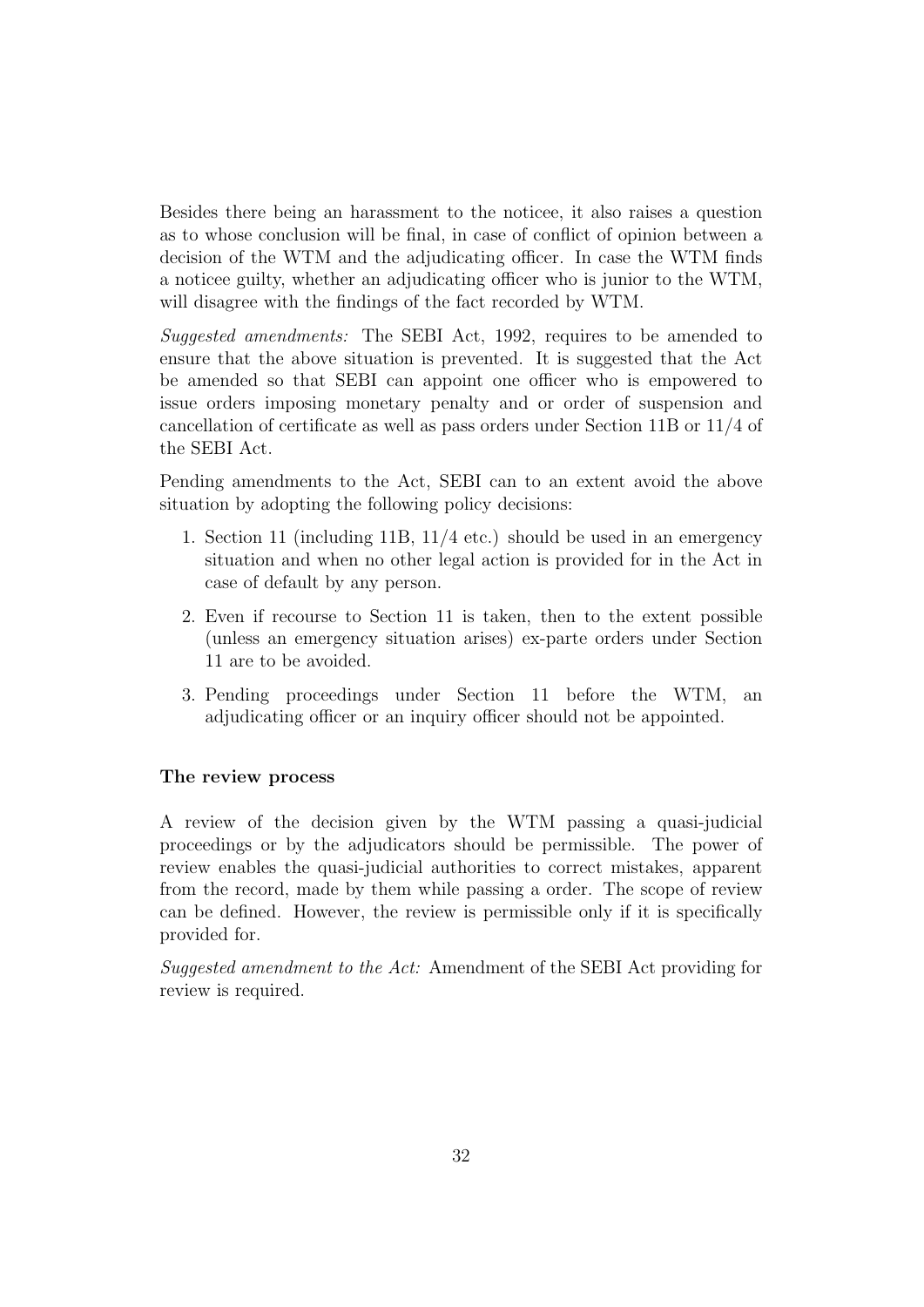#### Circulars: scope and maintenance

Frequent amendments to the regulations adversely affect the transactions which are in pipe line besides creating uncertainty. SEBI is known to issue circulars under the regulations. It is extremely difficult to keep track of the circulars issued by SEBI.

Further, the effect of the circulars or the interpretations of the regulations adopted by SEBI sometimes has quite contrary or dilutes the provisions of the regulations. For example, in SEBI (Mutual Fund Regulations) 1996, Regulation No.7 provides that a person holding 40 percent stake in the mutual fund will be deemed to be a sponsor (50) who then will have to comply with the eligibility criteria for the sponsors. However, SEBI has taken a decision that instead of 40 percent, the 10 percent stake holder will be treated as sponsor. Here, the decision traverses beyond the provisions of the regulations.

Suggested change: There is a need to categories circulars in a consistent manner and track it in the public domain so that there is maximum clarity in regulations. This could be facilitated with a central system that is created within SEBI, so that all the original circulars are centrally catalogued and the sequencing of these is preserved. Further circulars which go beyond the scope of regulations should not be issued, nor should the regulations be interpreted in a manner which is contrary to the very provisions of the regulations.

#### Investigations by SEBI

The investigating process of SEBI is another area that is clouded with uncertainty whereby the investors, or the market participants, are not aware of the length of time within which the investigations will either be initiated, or kept pending, or completed. Within SEBI, there is no policy of limitation and hence investigations can be initiated at anytime and can be kept pending for any number of years. Market participants in the year 2009 are receiving notices from SEBI for the offence allegedly commited in the 90's.

Implementation: A system needs to be put in place whereby any investigation that is initiated would automatically come up for review within the organisation, after the predefined length of time. This would ensure that investigations are not kept pending for unreasonable point of time, which would eradicate any misuse on this account. This does not require an amendment to the Act, but rather can be implemented by a policy decision.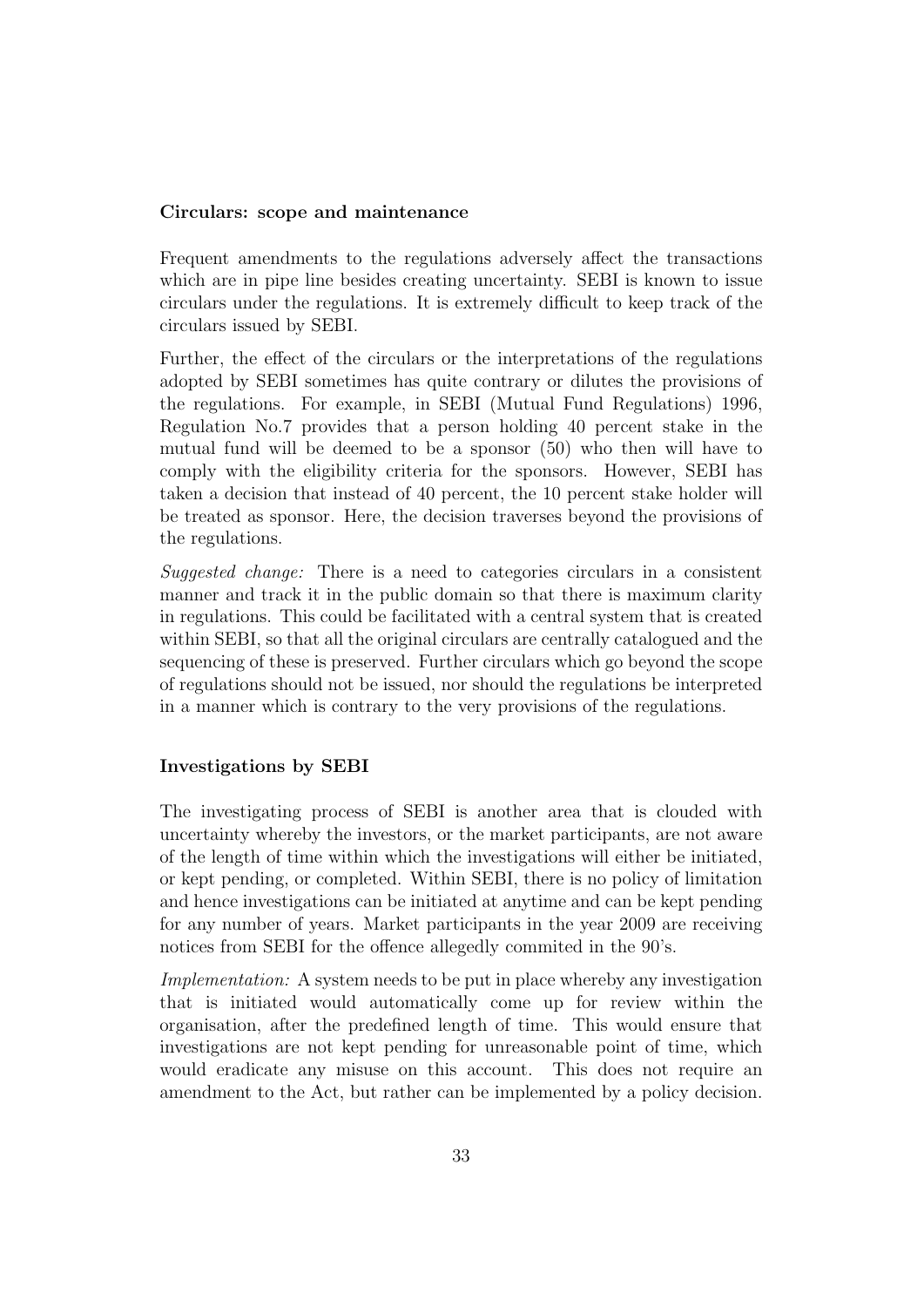### Appointment of adjudicating/enquiry officer

SEBI does not have a cadre of adjudicating/enquiry officers. Instead, SEBI is known to appoint officers from the operational department to function as enquiry/adjudicating officers. The powers of the enquiry officer are wideranging. For example, they can recommend cancellation of certification of registration of an intermediary and impose fines as mentioned in Section [3.4.2.](#page-17-0) It is therefore desirable that separate independent cadre of officers could be appointed for exercising such quasi judicial powers. The officers should be well trained in the principles of law as well as being experts only in the securities market.

The knowledge of administrative law, the constitution, specific relief acts are a few exmples of the law which a enquiry or adjudicating officer has to possess. They should be readily able to access information of the decisions of the Supreme Court not only on securities market but also on the enquiry process.This coupled with structured annual refresher courses will enable SEBI to ensure a high level of delivery of justice.

Proposed changes: Amendments to the Regulations notified by SEBI and applicable for the appointment of the adjudicating officer and enquiry officer should be amended to provide for the above.<sup>[47](#page-35-0)</sup>

### Process of conducting adjudication/enquiry/inquiry

The procedure followed for issuing directions under Section 11 and 11(B) of the SEBI Act, 1992, passing punitive orders against a intermediary, and imposing monetary penalty are different under the Act. Three different procedures are prescribed under the Act, rules and regulations when taking disciplinary proceedings. This often becomes a cause for confusion to investors and noticees as to what procedure which will be followed by SEBI to pass orders under the SEBI Act, 1992.

For example, when enquiry proceedings are initiated and an enquiry officer is appointed, the noticees are not aware that the enquiry officer is only a fact finding authority and will only recommend the penalty. Or that the final orders will be passed by the WTM only after issuing a second show-

<span id="page-35-0"></span><sup>47</sup>Section 15-I of the SEBI Act, 1992, read with Rule 5 of Securities and Exchanges Board of India (Procedure for Holding Inquiry and Imposing Penalties by Adjudicating Officer) Rules, 1995; Rule 5 of Securities and Exchanges Board of India (Procedure for Holding Inquiry by Enquiry Officer and and Imposing Penalties) Regulations, 2002.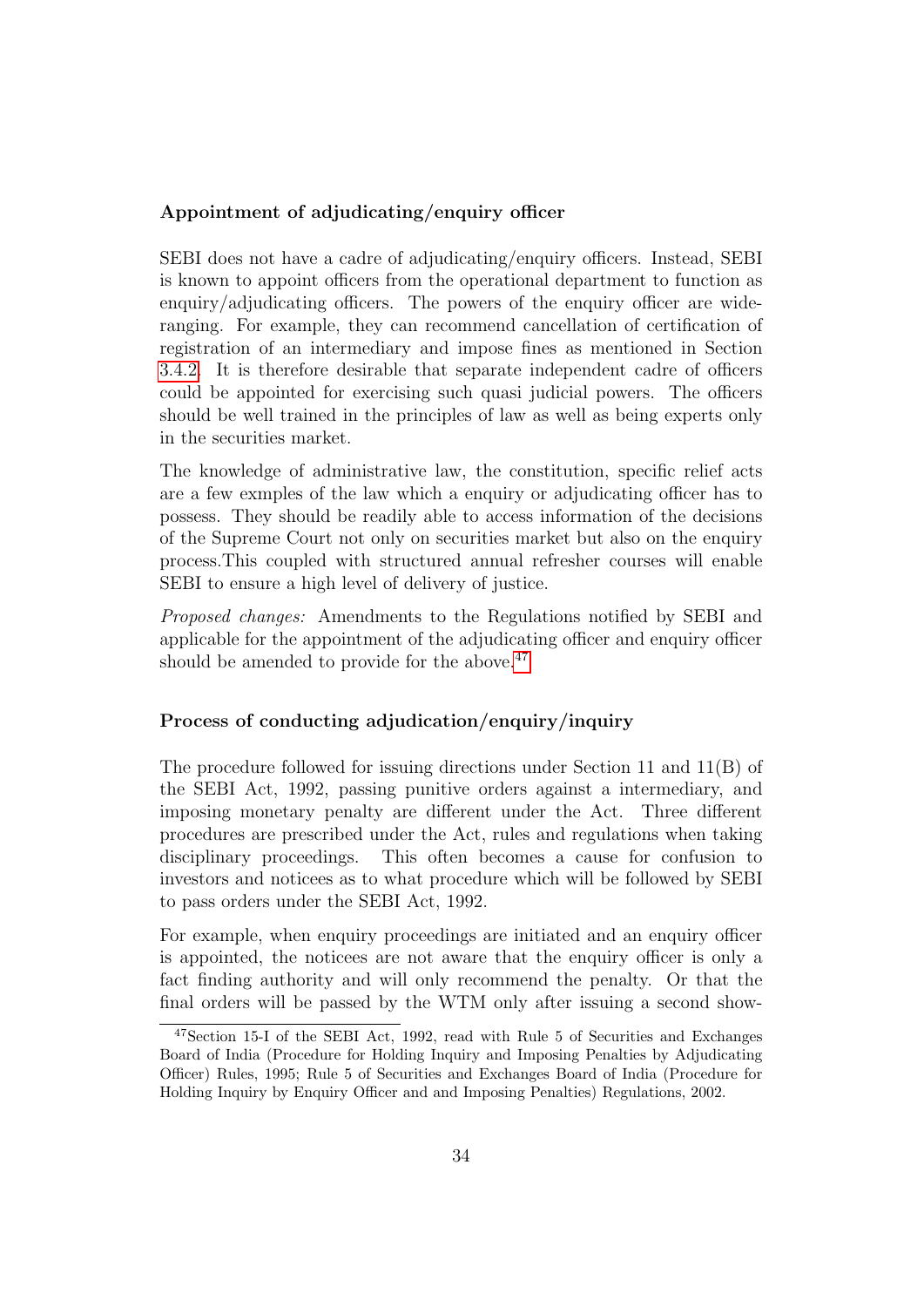cause notice which offers an opportunity of hearing. While for the purpose of issuing directions under Sec 11 or Sec 11B, there is only one stage proceedings wherein the WTM is a fact finding authority and also the final authority issuing directions like directing the notice not to access the securities market, not to buy or sell any securities, etc.

When monetary penalty has to be imposed, an adjudicating officer is appointed. The adjudicating officer is the final authority within SEBI for those proceedings. Neither the enquiry officer nor the WTM has a role to play in the penalty.

The sophisticated market operator who can afford to pay legal fees educates himself on the procedure. However, not every market participant or investor can afford to get legal advice; Even if the investor can afford legal advice, the procedure should be such that even a small investor can understand the same.

A uniform procedure provided under the SEBI Regulations for disciplinary proceedings will make the proceedings more discernable and simple for all the noticees to understand.

Proposed changes: Amendment in the rules for adjudicating procedure and regulations for intermediaries requires to be amended.

### Procedures followed by the ajudicating officers

While conducting enquiries and adjudication, the enquiry officers and the adjudication officers do not follow uniform procedure. While the enquiry officers and adjudicating officers have a discretion regarding the conclusions to be arrived at, the procedure adopted should be uniform irrespective of the officer who is conducting the enquiry or adjudication.

It is desirable that when discretion and powers are given to an inquiry/adjudicating officer, these are not exercised in a dis-similar fashion. There may be a lack of commonness in their approach or different standards adopted by different officers deciding on similar questions. This may lead to inconsistent decisions creating dissatisfactions in the mind of the public. It therefore becomes necessary to evolve a mechanism by which the vagaries of the decision making by the adjudicating/enquiry officer is reduced and that the element of certainty in the decisions is introduced so that their decisions become more objective fair and consistent.

Proposed changes: A system has to be introduced whereby it will be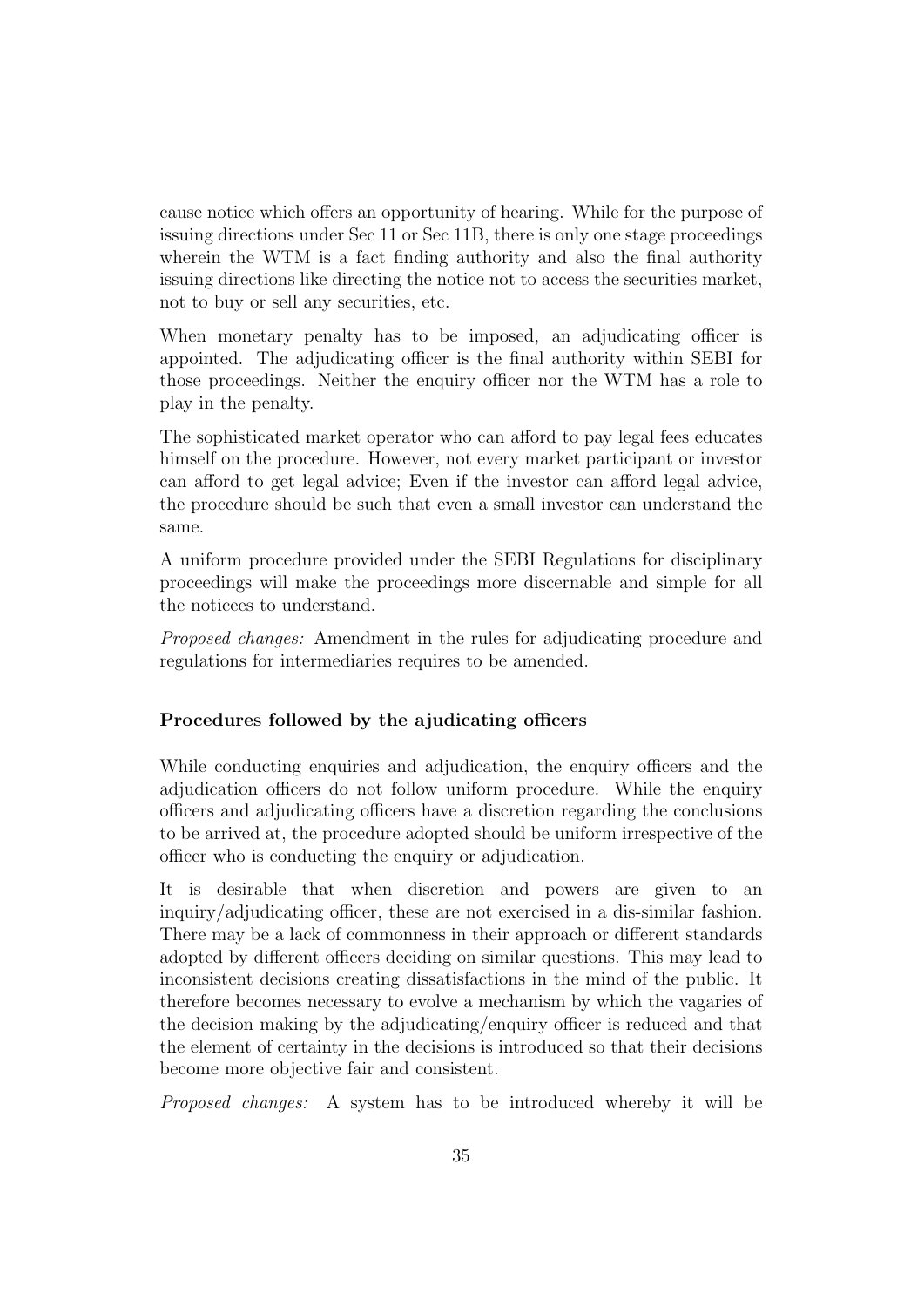ensured that a uniform procedure is adopted. For example, a departmental discplinary proceedings manual can be prepared.

### Orders of the quasi-judicial authority

After the personal hearing is over and the written submissions are received, a reasoned order should be expeditiously passed by the authority. Formerly, the regulations had a provision whereby Orders were required to be passed by the authority within one month of the receipt of the reply. However, this provision has been deleted.[48](#page-37-0) This provision needs to be re-introduced to meet the ends of justice and also prevent potential misuse of powers by the enquiry/adjudicating officer.

One mechanism to prevent misuse of powers is through enhanced transparency. Presently, SEBI uploads orders passed by the enquiry/inquiry/adjudicating authority on its web-site, where it can be publicly viewed. However, there have been instances when the orders have not been put on the web-site.

Suggested implementation: To ensure that this does not happen, and that there is accountability in case the orders are not posted on the web-site, it is necessary that there is a mandatory provision requiring SEBI to mandatorily upload all the orders on the web-site.

#### Maintaining a digest of case-laws

SEBI is party to all litigations where not only SEBI has passed orders but also where the constitutional validity of the SEBI Act is challenged. A comprehensive digest cataloguing the interpretation of each definition, of each regulation by SEBI, SAT, High Court and the Supreme Court would be of tremendous help to facilitate understanding of issues in each case, or any decision that has to be taken on questions regarding these. Such a digest would also ensure that the officers of SEBI takes decisions in accordance with the law which has been interpreted and upheld.

Suggested implementation: SEBI should create a compendium of all the decisions rendered by various judicial authorities.

<span id="page-37-0"></span><sup>48</sup>For example, Regulation 29 of the SEBI (Underwriter) Over Regulations, notified in 1993.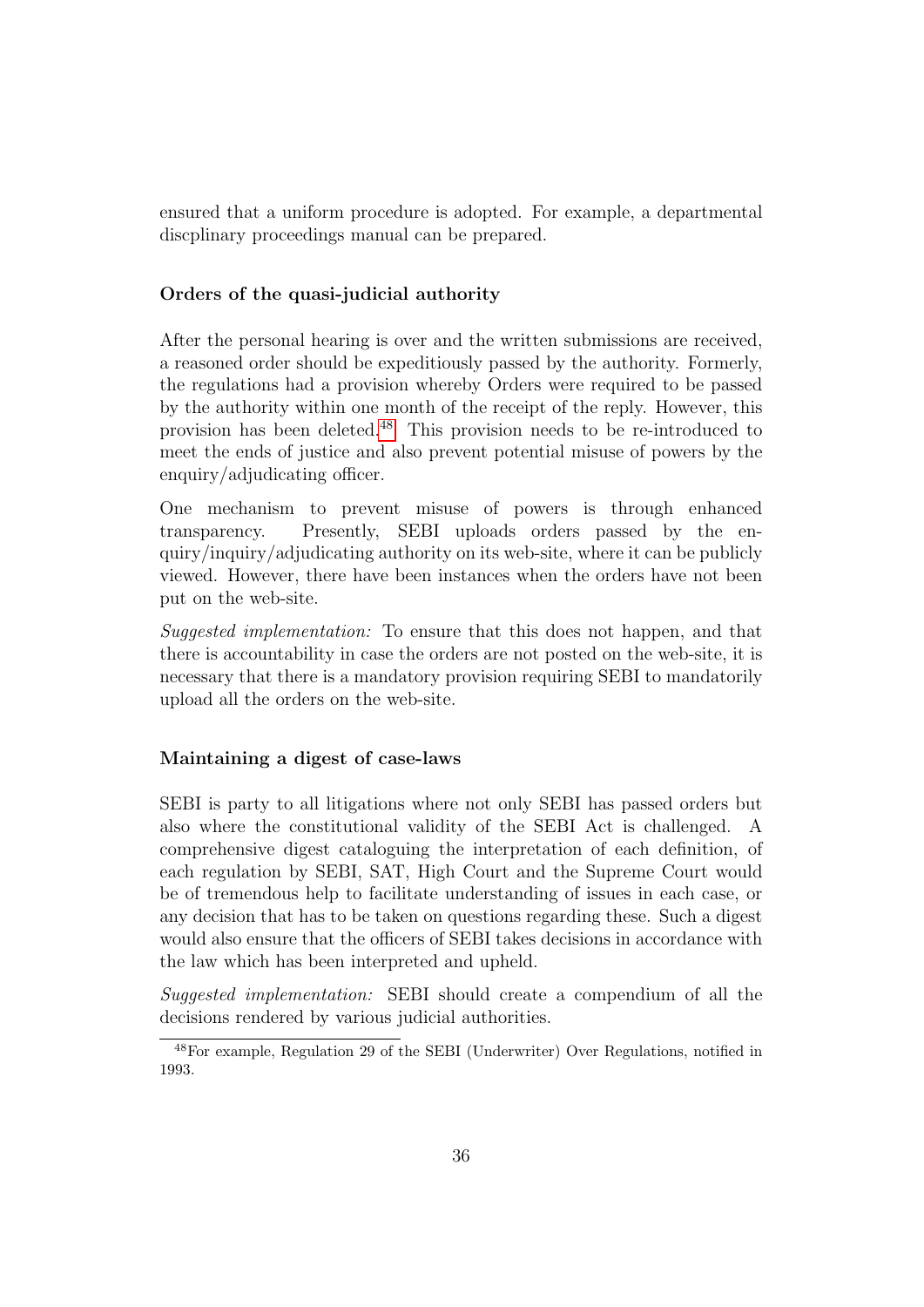### Securities Appellate Tribunal (SAT) benches

Presently, the SAT is situated in Mumbai. A person anywhere in the country has to approach the SAT if they are aggrieved by a decision of SEBI and stock-exchanges. Litigants all over the country are required to travel to Mumbai in case they want to appeal.

Suggested implementation: In case the number of appeals from a particular region before the SAT are above some previously set number<sup>[49](#page-38-1)</sup> the Tribunal can then hold these hearings by establishing benchas at a city in that region. It is known procedure under law and benches of a particular forum in various cities other than the capital are constituted. For example, the High Court of Bombay has a bench at Goa, where the High Court Judges sit and dispense justice. This will be an investor friendly measure and will also ensure that the proceedings are not all Mumbai-centric.

### <span id="page-38-0"></span>6 Conclusion

The SEBI has been operating now as the securities markets regulator for a decade and a half, and has appeared to have done a commendable task in upholding the mandate it was charged with, in a period of high growth and reasonably heightened levels of economic volatility.

The principles based on which the entity was created has stood it in good stead. Some of these principles include a clarity on the mandate it was to deliver on, non-interference from the government, statutory powers to issue subordinate legislation which can be notified expeditiously to accomodate the rapid changes that takes place in the equities markets in India and the powers to enforce the regulatory mandate. The credibility of SEBI as a regulator also appears to have been facilitated hugely by the creation of specialised courts with specialised domain knowledge that can rapidly review regulatory actions. In the process of ensuring that the markets develop in such a way that the objective of securities markets continue to be met, the legal processes at SEBI have also continued to evolve along the lines of higher levels of transparency of processes, clarity of actions and credibility of legal action.

In order that the regulator continues to evolve and bridge any gaps between

<span id="page-38-1"></span><sup>49</sup>This can be determined on the basis of expenditure to be incurred by the appellant vis-a-vis the Tribunal.